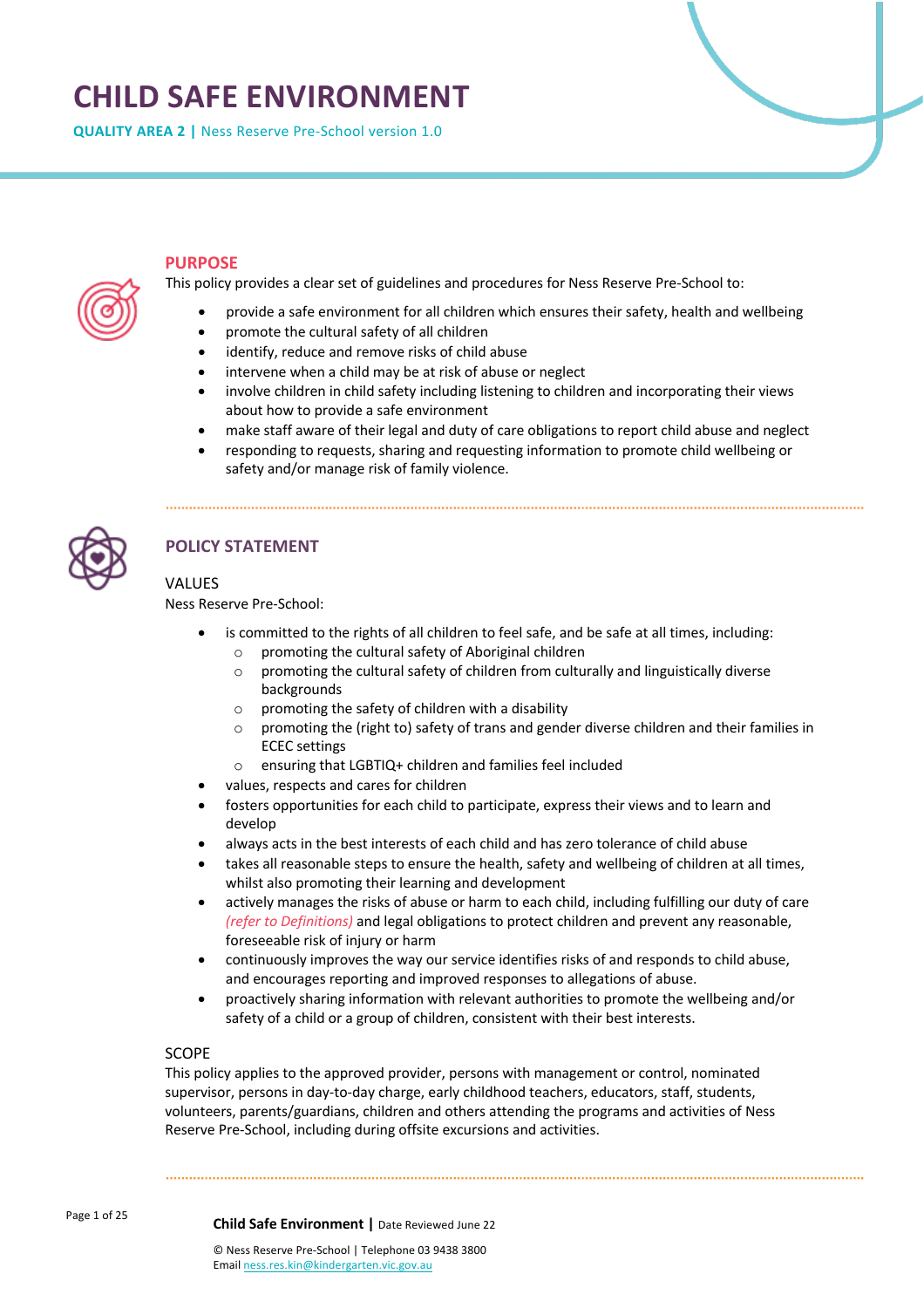| <b>RESPONSIBILITIES</b>                                                                                                                                                                                                                                                                                         | with management or control<br>Approved provider and persons | persons in day-to-day charge<br>Nominated supervisor and | educators and<br>Early childhood teacher,<br>all other staff | Parents/guardians | students<br>Contractors, volunteers and |
|-----------------------------------------------------------------------------------------------------------------------------------------------------------------------------------------------------------------------------------------------------------------------------------------------------------------|-------------------------------------------------------------|----------------------------------------------------------|--------------------------------------------------------------|-------------------|-----------------------------------------|
| Providing leadership for an organisational culture of<br>accountability for child safety which is open to scrutiny and is<br>continuously reviewed and improved                                                                                                                                                 | $\sqrt{}$                                                   | $\sqrt{}$                                                |                                                              |                   |                                         |
| Advising staff of current child protection legislation, and their<br>legal and duty of care obligations (Regulation 84)                                                                                                                                                                                         | $\sqrt{}$                                                   | $\sqrt{}$                                                |                                                              |                   |                                         |
| Undertaking child safety reviews and developing an action plan<br>to maintain Child Safe Standards (refer to Definitions) at Ness<br>Reserve Pre-School                                                                                                                                                         | √                                                           | $\sqrt{}$                                                | $\sqrt{}$                                                    | $\sqrt{}$         | $\sqrt{}$                               |
| Keeping up to date and complying with any relevant changes in<br>legislation and practices in relation to this policy                                                                                                                                                                                           | $\sqrt{}$                                                   | $\sqrt{}$                                                | $\sqrt{}$                                                    |                   |                                         |
| Contributing to an organisational culture of child safety                                                                                                                                                                                                                                                       | $\sqrt{ }$                                                  | $\sqrt{}$                                                | $\sqrt{}$                                                    | $\sqrt{}$         | $\sqrt{}$                               |
| Ensuring continuous improvement in the implementation of the<br>Child Safe Standards (refer to Definitions) in Ness Reserve Pre-<br>School, promoting an organisational culture of accountability for<br>child safety which is open to scrutiny and is continuously<br>reviewed and improved (refer to Sources) | $\sqrt{}$                                                   | $\sqrt{}$                                                | $\sqrt{}$                                                    | $\sqrt{}$         | V                                       |
| Conducting recruitment and induction processes for staff in line<br>with this policy (refer to Attachment 1)                                                                                                                                                                                                    | $\sqrt{}$                                                   |                                                          |                                                              |                   |                                         |
| Screening contractors, volunteers and students in line with their<br>roles and this policy (refer to Attachment 2)                                                                                                                                                                                              | $\sqrt{}$                                                   |                                                          |                                                              |                   |                                         |
| Ensuring that contractors, volunteers, students,<br>parents/guardians and other visitors to the service are not left<br>with sole supervision of individual children or groups of children                                                                                                                      | $\sqrt{}$                                                   | $\sqrt{}$                                                | $\sqrt{}$                                                    |                   |                                         |
| Ensuring that contact is prevented or responding if it has<br>occurred, when the service has been notified of a court order<br>prohibiting an adult from contacting an enrolled child                                                                                                                           | $\sqrt{}$                                                   | $\sqrt{}$                                                | $\sqrt{}$                                                    |                   |                                         |
| Identifying the potential for child abuse at Ness Reserve Pre-<br>School, and developing and implementing effective prevention<br>strategies                                                                                                                                                                    | $\sqrt{}$                                                   | $\sqrt{}$                                                | $\sqrt{}$                                                    |                   |                                         |
| Following processes for responding to and reporting suspected<br>child abuse (refer to Attachment 3)                                                                                                                                                                                                            | $\sqrt{}$                                                   | $\sqrt{}$                                                | $\sqrt{}$                                                    | $\sqrt{}$         | $\sqrt{}$                               |
| Ensuring appropriate annual training on child safety, including<br>recognising the signs and symptoms of child abuse (refer to<br>Definitions), knowing how to respond, and understanding<br>responsibilities and processes for reporting (refer to Attachment<br>3)                                            | √                                                           | √                                                        | √                                                            |                   |                                         |

Page 2 of 25 **Child Safe Environment <sup>|</sup>**Date Reviewed June 22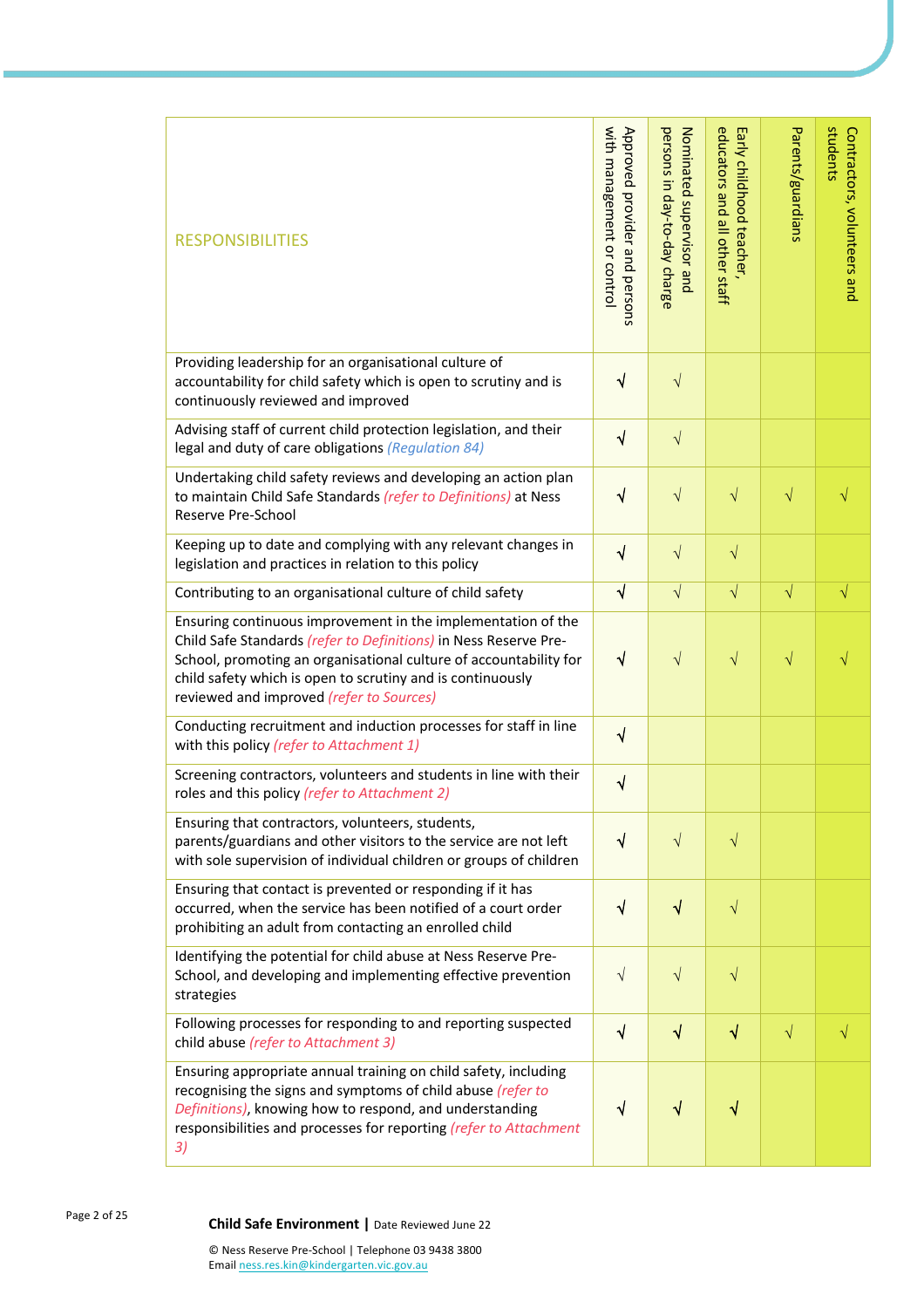| Ensuring procedures for reporting and responding to suspected<br>child abuse or neglect are promoted across the service and<br>regularly reviewed in partnership with all stakeholders (refer to<br>Attachment 3 and 4)                                                                                           | $\sqrt{}$ | $\sqrt{}$ | $\sqrt{}$                        | $\sqrt{}$ | √         |
|-------------------------------------------------------------------------------------------------------------------------------------------------------------------------------------------------------------------------------------------------------------------------------------------------------------------|-----------|-----------|----------------------------------|-----------|-----------|
| Fulfilling legal obligations, including mandatory reporting and<br>duty of care obligations (refer to Definitions) (refer to<br>Attachment 3 and 4)                                                                                                                                                               | $\sqrt{}$ | $\sqrt{}$ | $\sqrt{}$                        |           |           |
| Being aware of this policy, the Code of Conduct Policy, Privacy<br>and Confidentiality Policy and the Interactions with Children<br>Policy and their ongoing obligations to behave in accordance<br>with the policies                                                                                             | $\sqrt{}$ | $\sqrt{}$ | $\sqrt{}$                        | $\sqrt{}$ | $\sqrt{}$ |
| Communicating to staff about their obligations under the<br>Information Sharing Schemes (refer to Definitions), and ensure<br>they have read and understood the Privacy and Confidentiality<br>Policy                                                                                                             | $\sqrt{}$ | $\sqrt{}$ | $\sqrt{}$                        |           |           |
| Promoting awareness and compliance with the Child Safe<br>Standards (refer to Definitions) when disclosing information to<br>promote the wellbeing and safety of a child or group of children                                                                                                                     | $\sqrt{}$ | $\sqrt{}$ | $\sqrt{}$                        |           |           |
| Ensuring information sharing procedures abide by the CISS<br>Ministerial Guidelines (refer to Source) and exercising<br>professional judgment when determining whether the threshold<br>for sharing is met, what information to share and with whom to<br>share it (refer to Privacy and Confidentiality Policy). | $\sqrt{}$ | $\sqrt{}$ | $\color{red} \blacktriangleleft$ |           |           |
| Giving precedence to the wellbeing and safety of a child or<br>group of children over the right to privacy when sharing<br>information under the CISS and the FVISS (refer to Definitions)                                                                                                                        | $\sqrt{}$ | $\sqrt{}$ | $\sqrt{}$                        |           |           |
| Ensuring confidential information is only shared with relevant<br>authorities to the extent necessary to promote the wellbeing or<br>safety of a child or group of children, consistent with the best<br>interests of that child or those children                                                                | $\sqrt{}$ | $\sqrt{}$ | $\color{red} \sqrt$              |           |           |
| Maintaining co-operative relationships with appropriate services<br>and/or professionals (including Child FIRST/Orange Door) (refer<br>to Definitions) in the best interests of children and their families                                                                                                       | $\sqrt{}$ | $\sqrt{}$ | $\sqrt{}$                        |           |           |
| Offering support to the child and their family, and to staff in<br>response to concerns or reports relating to the safety, health<br>and wellbeing of a child at Ness Reserve Pre-School                                                                                                                          | $\sqrt{}$ | $\sqrt{}$ | $\sqrt{}$                        |           |           |
| Ensuring processes for responding to and reporting are followed<br>when there are significant concerns for the safety, health or<br>wellbeing of a child at the service (refer to Attachment 3 and 4)                                                                                                             | $\sqrt{}$ | $\sqrt{}$ | $\sqrt{}$                        |           |           |
| Notifying DET within 24 hours of a serious incident (refer to<br>Definitions) occurring at the service                                                                                                                                                                                                            | $\sqrt{}$ | $\sqrt{}$ |                                  |           |           |
| Notifying DET within 24 hours in of becoming aware of a<br>notifiable complaint (refer to Definitions) or allegation regarding<br>the safety, health and/or welfare of a child at the service                                                                                                                     | $\sqrt{}$ |           |                                  |           |           |
| Notifying the nominated head of organisation (refer to<br>Definitions) to the Commission for Children and Young People<br>and maintaining the currency of the information                                                                                                                                         | $\sqrt{}$ |           |                                  |           |           |
| Notifying the Commission for Children and Young People within<br>3 business days of becoming aware of a reportable allegation                                                                                                                                                                                     | $\sqrt{}$ |           |                                  |           |           |

Page 3 of 25

# **Child Safe Environment** | Date Reviewed June 22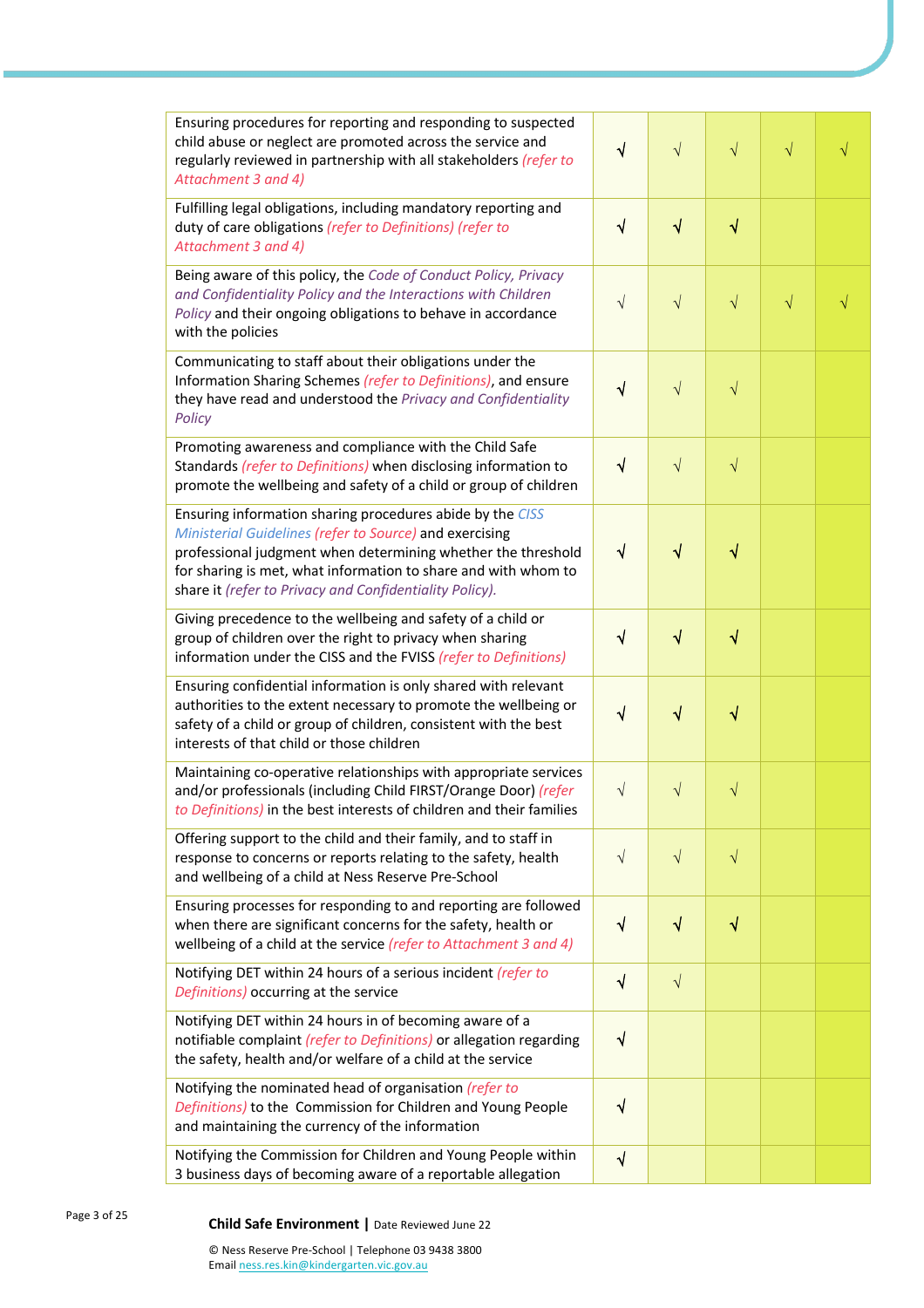| (refer to Definitions), under the Reportable Conduct Scheme<br>(refer to Definitions) (refer to Attachment 3 and 4)                                                                                                                                           |           |           |                                  |           |           |
|---------------------------------------------------------------------------------------------------------------------------------------------------------------------------------------------------------------------------------------------------------------|-----------|-----------|----------------------------------|-----------|-----------|
| Investigating an allegation (subject to police clearance on<br>criminal matters or matters involving family violence), advising<br>the Commission for Children and Young People who is<br>undertaking the investigation                                       | $\sqrt{}$ |           |                                  |           |           |
| Managing the risks to children whilst undertaking the<br>investigation                                                                                                                                                                                        | $\sqrt{}$ | $\sqrt{}$ | $\sqrt{}$                        |           |           |
| Updating the Commission for Children and Young People within<br>30 calendar days with detailed information about the reportable<br>allegation and any action                                                                                                  | $\sqrt{}$ |           |                                  |           |           |
| Notifying the Commission for Children and Young People of the<br>investigation findings and any disciplinary action taken (or the<br>reasons no action was taken)                                                                                             | $\sqrt{}$ |           |                                  |           |           |
| Notifying the approved provider or person with management or<br>control immediately on becoming aware of a concern, complaint<br>or allegation regarding the safety, health and welfare of a child<br>at Ness Reserve Pre-School                              |           | $\sqrt{}$ | √                                | $\sqrt{}$ | √         |
| Maintaining confidentiality at all times (refer to Privacy and<br><b>Confidentiality Policy)</b>                                                                                                                                                              | $\sqrt{}$ | $\sqrt{}$ | $\sqrt{}$                        | $\sqrt{}$ | $\sqrt{}$ |
| Providing appropriate resources and training to assist staff,<br>contractors, volunteers and students to implement this policy<br>(refer to Sources)                                                                                                          | $\sqrt{}$ |           |                                  |           |           |
| Protecting the rights of children and families, and encouraging<br>their participation in decision-making                                                                                                                                                     | $\sqrt{}$ | $\sqrt{}$ | $\sqrt{}$                        | $\sqrt{}$ |           |
| Keeping informed of any relevant changes in legislation and<br>practices in relation to this policy                                                                                                                                                           | $\sqrt{}$ | $\sqrt{}$ | $\sqrt{}$                        | $\sqrt{}$ | $\sqrt{}$ |
| Abide by the Code of Conduct Policy                                                                                                                                                                                                                           | $\sqrt{}$ | $\sqrt{}$ | $\sqrt{}$                        | $\sqrt{}$ | $\sqrt{}$ |
| Ensuring an explicit statement of Doncaster East Pre-School's<br>commitment to child safety is included in all advertising<br>promotion for the organisation                                                                                                  | V         |           |                                  |           |           |
| Being aware of this policy, the Code of Conduct Policy, Privacy<br>and Confidentiality Policy and the Interactions with Children<br>Policy and their ongoing obligations to behave in accordance<br>with the policies                                         | $\sqrt{}$ | $\sqrt{}$ | $\sqrt{}$                        | $\sqrt{}$ | $\sqrt{}$ |
| Validating Working with Children Clearance (refer to Definitions)<br>or Victorian Institute of Teaching Registration before staff,<br>contractors, volunteers and students commence working with<br>children (refer to Staffing Policy)                       | $\sqrt{}$ | $\sqrt{}$ |                                  |           |           |
| Ensuring when sharing information giving precedence to the<br>wellbeing and safety of a child or group of children over the right<br>to privacy when sharing information under the CISS and the<br><b>FVISS</b> (refer to Privacy and Confidentiality Policy) | $\sqrt{}$ | $\sqrt{}$ | $\color{red} \blacktriangleleft$ |           |           |
| Seeking and taking into account the views of the child and the<br>child's relevant family members, if it is appropriate, safe and<br>reasonable to do so when sharing information under the CISS<br>and the FVISS (refer to Definitions)                      | $\sqrt{}$ | $\sqrt{}$ | $\sqrt{}$                        |           |           |

<sup>4</sup> of 25 **Child Safe Environment <sup>|</sup>**Date Reviewed June 22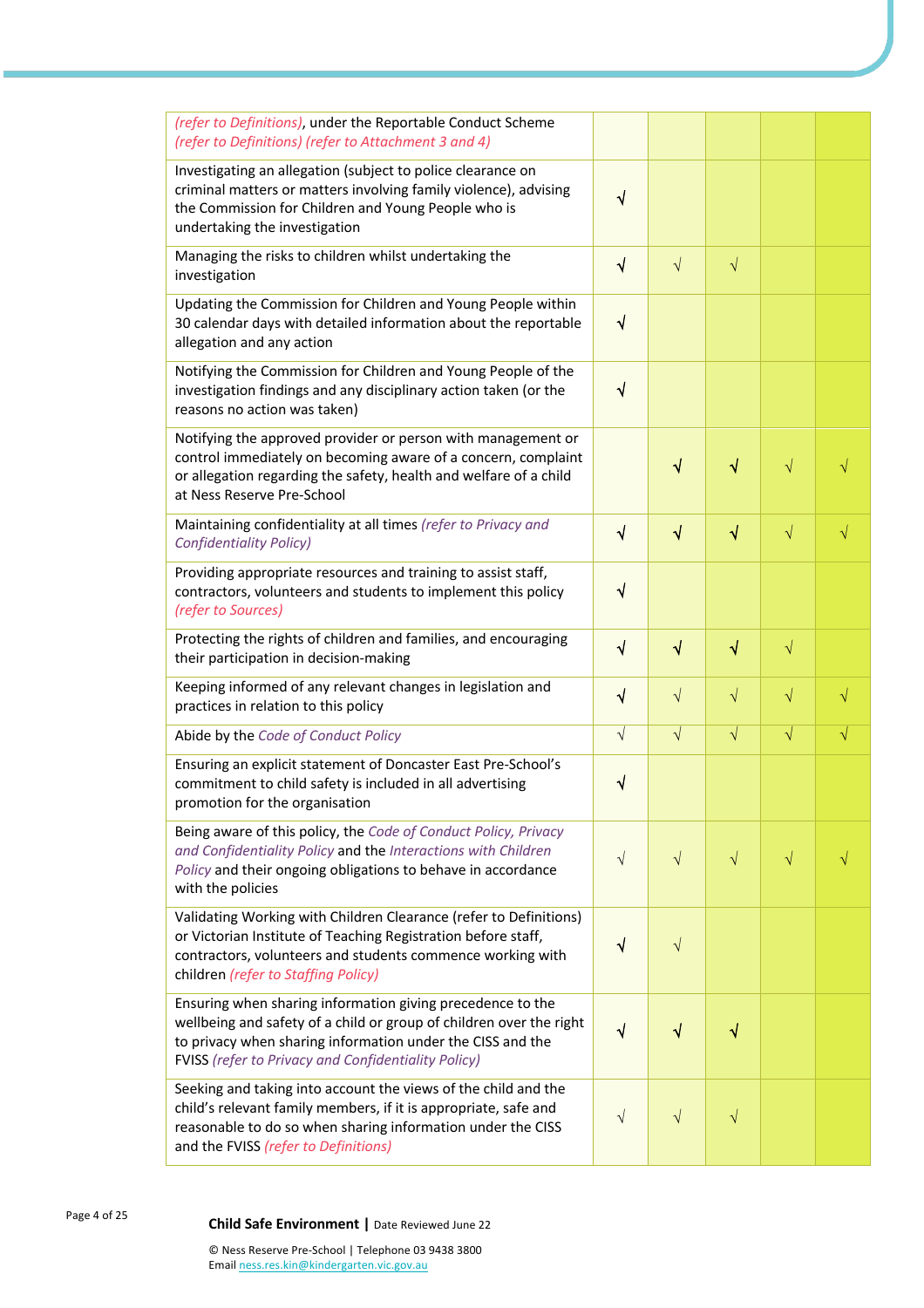| Being respectful of and have regard to a child's social, individual<br>and cultural identity, the child's strengths and abilities and any<br>vulnerability relevant to the child's safety or wellbeing when<br>sharing information under the CISS and FVISS (refer to<br>Definitions) | N | $\sqrt{ }$ |           |   |  |
|---------------------------------------------------------------------------------------------------------------------------------------------------------------------------------------------------------------------------------------------------------------------------------------|---|------------|-----------|---|--|
| Promoting a child's cultural safety and recognising the cultural<br>rights and familial and community connections of children who<br>are Aboriginal, Torres Strait Islander or both when sharing<br>information under the CISS and FVISS (refer to Definitions)                       | V |            |           |   |  |
| Educating and empowering children to talk about events and<br>situations that make them feel uncomfortable                                                                                                                                                                            |   |            |           | N |  |
| Reviewing this policy in consultation with stakeholders                                                                                                                                                                                                                               | V | $\sqrt{ }$ | $\sqrt{}$ | N |  |
| BOLD tick $\sqrt{}$ indicates legislation requirement                                                                                                                                                                                                                                 |   |            |           |   |  |



## **PROCEDURES**

Refer to *Attachment 3* for the following procedures:

- Making a report/referral to specialised services
- Managing a disclosure
- Responding to incidents, disclosure and suspicions of child abuse
- Documentation for responding to incidents, disclosure and suspicions of child abuse
- Reportable Conduct Scheme

Refer to *Attachment 4* for the following procedure:

• Documentation for responding to incidents, disclosure and suspicions of child abuse

# **BACKGROUND AND LEGISLATION**

## BACKGROUND

A key requirement of the *Education and Care Service National Law Act 210* is to ensure every reasonable precaution is taken to protect children being educated and cared for by the service from harm and from any hazard likely to cause injury *(National Law: Section 167).* The approved provider must also ensure that each Nominated Supervisor and each person in day-to-day charge of the service has successfully completed the child protection training required by the Department of Education and Training *(National Law: Section 162A).*

Under the *Education and Care Services National Regulations 2011*, the approved provider of an education and care service must ensure that the nominated supervisors and staff members at the service who work with children are advised of:

- the existence and application of the current child protection law
- any obligations that they may have under that law *(Regulation 84).*

Under the *National Quality Standards*, management, educators and staff are required to be aware of their roles and responsibilities to identify and respond to every child at risk of abuse or neglect *(element 2.2.3)*. At all times, reasonable precautions and adequate supervision must be provided to ensure children are protected from harm and hazard *(element 2.2.1)*.

Approved providers operating under the *Children's Services Act 1996* must ensure that every reasonable precaution is taken to protect children being cared for or educated by the service from harm and from any hazard likely to cause injury *(section 107).*

Page 5 of 25 **Child Safe Environment <sup>|</sup>**Date Reviewed June 22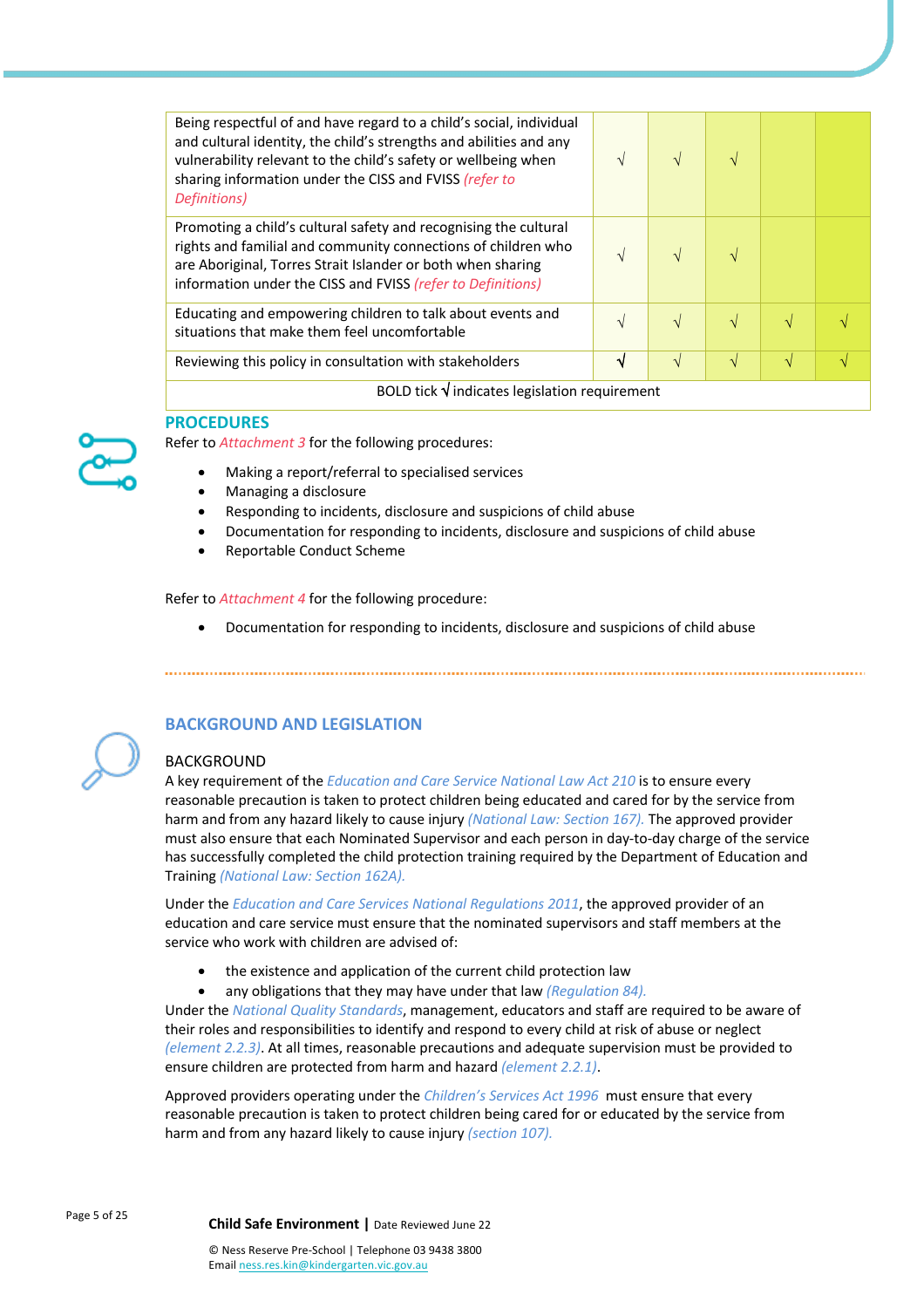The approved provider, persons with management control, nominated supervisor, persons in day-today charge, educators, staff, contractors, students and volunteers of early childhood services have legal and duty of care obligations to protect children under their supervision and care.

Duty of care obligations *(refer to Definitions)* require the approved provider, person with management or control, nominated supervisor, persons in day-to-day charge, and staff to take reasonable steps to protect children from injury that is reasonably foreseeable.

In addition, organisations have an organisational duty of care *(refer to Definitions)* to take reasonable precautions to prevent the abuse of a child by an individual associated with the organisation while the child is under its care, supervision or authority. The Victorian Reportable Conduct Scheme *(refer to Definitions)* seeks to improve organisations' responses to allegations of child abuse and neglect by their workers and volunteers. The scheme is established by the *Child Wellbeing and Safety Act 2005 (the Act)* and relates to individuals associated with an organisation, including but not limited to committee members, employees, volunteers and contractors.

*The Children, Youth and Families Act 2005* provides the legislative basis for the provision of services to vulnerable children, young people and their families, and places children's best interests at the heart of decision-making and service delivery.

In line with the Victorian Government's Roadmap for Reform, Education State reforms and broader child safety initiatives, *Part 6A* of the *Child Wellbeing and Safety Act 2005* was proclaimed in September 2018. The Act established the Child Information Sharing (CIS) Scheme, which enables sharing of confidential information between prescribed information sharing entities *(refer to Definitions)* in a timely and effective manner in order to promote the wellbeing and safety of children. Alongside the CIS Scheme, the *Family Violence Protection Act 2008* includes the Family Violence Information Sharing (FVIS) Scheme and the Family Violence Multi-Agency Risk Assessment and Management Framework, which enables information to be shared between prescribed entities to assess and manage family violence risk to children and adults. It will allow professionals working with children to gain a complete view of the children they work with, making it easier to identify wellbeing or safety needs earlier, and to act on them sooner.

Any person who forms a reasonable belief *(refer to Definitions),* that a child is in need of protection may report their concerns to the Child Protection *(refer to Definitions).*

Early childhood teachers are required to be registered with the Victorian Institute of Teaching and are mandatory reporters *(refer to Definitions).* In addition, all educators with post-secondary qualifications in the care, education or minding of children and employed or engaged in an education and care service or a children's service and all proprietors, nominees of a children's service, approved providers, and nominated supervisors of an education and care service are mandatory reporters.

All mandatory reporters must make a report to Victoria Police and/or Child Protection *(refer to Definitions)* as soon as practicable if, during the course of their roles and responsibilities they form a reasonable belief that:

- A child is likely to suffer, or has suffered, significant harm as a result of physical abuse and/or sexual abuse, and
- The child's parents have not protected, or are unlikely protect, the child from harm of that type.

Victorian organisations that provide services to children are required under the *Child Wellbeing and Safety Act 2005* to ensure that they implement compulsory minimum Child Safe Standards to protect children from harm. The standards aim to drive continuous improvement in the way services prevent and report child abuse and respond to allegations of child abuse. Standard 2 requires services to have a child safe policy or statement of commitment to child safety.

Three criminal offences in the *Crimes Amendment (Protection of Children) Act 2014* protect children from child abuse:

• Failure to disclose: All adults (not just those working with children) have a legal duty to report information about child sexual abuse to Victoria Police. The offence applies to any adult who forms a reasonable belief that a sexual offence has been committed by an adult against a child under 16 and fails to report that information to the Victoria Police.

Email ness.res.kin@kindergarten.vic.gov.au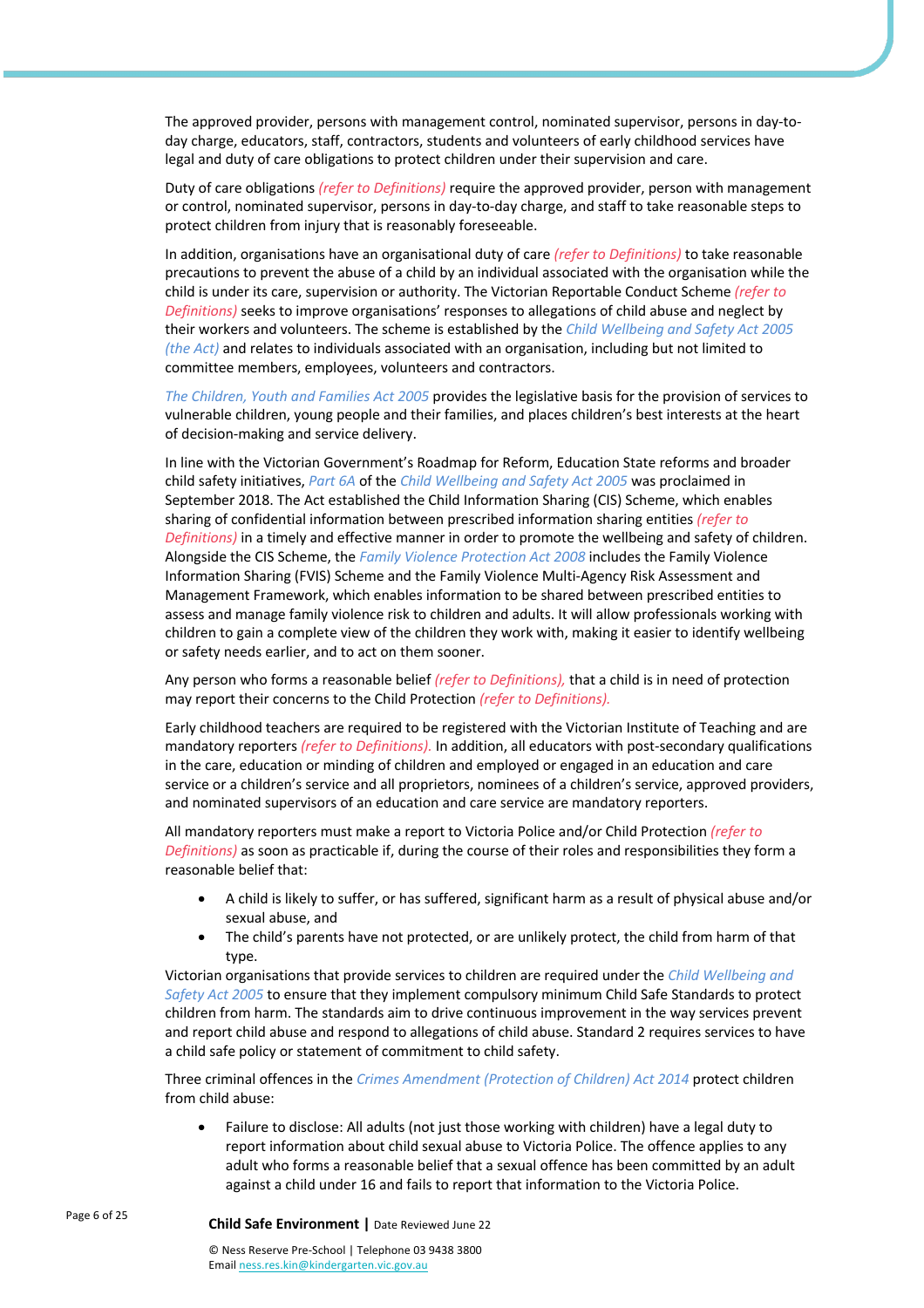- Failure to protect: The offence applies to people within organisations who hold positions of authority within an education and care service, such as the approved provider, person with management or control, the nominated supervisor or the person in day to day charge and who know of the substantial risk that another adult associated with the organisation may commit a sex offence and they have the power or responsibility to remove or reduce the risk but negligently fail to do so.
- Grooming offence: The offence targets predatory conduct by an adult with the intent of committing child sexual abuse. Conduct may include communication, including online communication, with a child under the age of 16 or their parents.

#### LEGISLATION AND STANDARDS

Relevant legislation and standards include but are not limited to:

- Children, Youth and Families Act 2005 (Vic)
- Child Wellbeing and Safety Act 2005 (Vic)
- Child Wellbeing and Safety (Information Sharing) Amendment Regulations 2020
- Charter of Human Rights and Responsibilities Act 2006 (Vic)
- Child Safe Standards (Vic)
- Crimes Amendment (Protection of Children) Act 2014 (Vic)
- Education and Care Services National Law Act 2010 (Vic): including but not limited to Sections 165, 166, 167
- Education and Care Services National Regulations 2011 (Vic): including but not limited to Regulations 84, 85, 86, 99, 100, 101, 102, 168(2) (h), 145, 146, 149, 150
- Education Training and Reform Act 2006 (Vic) (As amended in 2014)
- Family Law Act 1975 (Cth)
- Family Violence Protection Amendment (Information Sharing) Act 2017
- National Quality Standard, including Quality Area 2: Children's Health and Safety
- Reportable Conduct Scheme administered by the Commission for Children and Young People (Vic)
- Worker Screening Act 2020
- Worker Screen Regulations 2021 (Vic)
- Wrongs Act 1958 (Vic)

The most current amendments to listed legislation can be found at:

- Victorian Legislation Victorian Law Today: www.legislation.vic.gov.au
- Commonwealth Legislation Federal Register of Legislation: www.legislation.gov.au



# **DEFINITIONS**

The terms defined in this section relate specifically to this policy. For regularly used terms e.g. Approved provider, Nominated supervisor, Notifiable complaints, Serious incidents, Duty of care, etc. refer to the Definitions file of the PolicyWorks catalogue.

**Abuse**: see Child abuse definition below.

**Child abuse**: (In the context of this policy) refers to an act or omission by an adult that endangers or impairs a child's physical and/or emotional health or development. Child abuse can be a single incident but often takes place over time. Abuse, neglect and maltreatment (refer to Definitions) are generic terms used to describe situations in which a child may need protection. Child abuse includes any and all of the following:

**Physical abuse:** When a child suffers or is likely to suffer significant harm from an injury inflicted by a parent/guardian, caregiver or other adult. The injury may be inflicted intentionally, or be the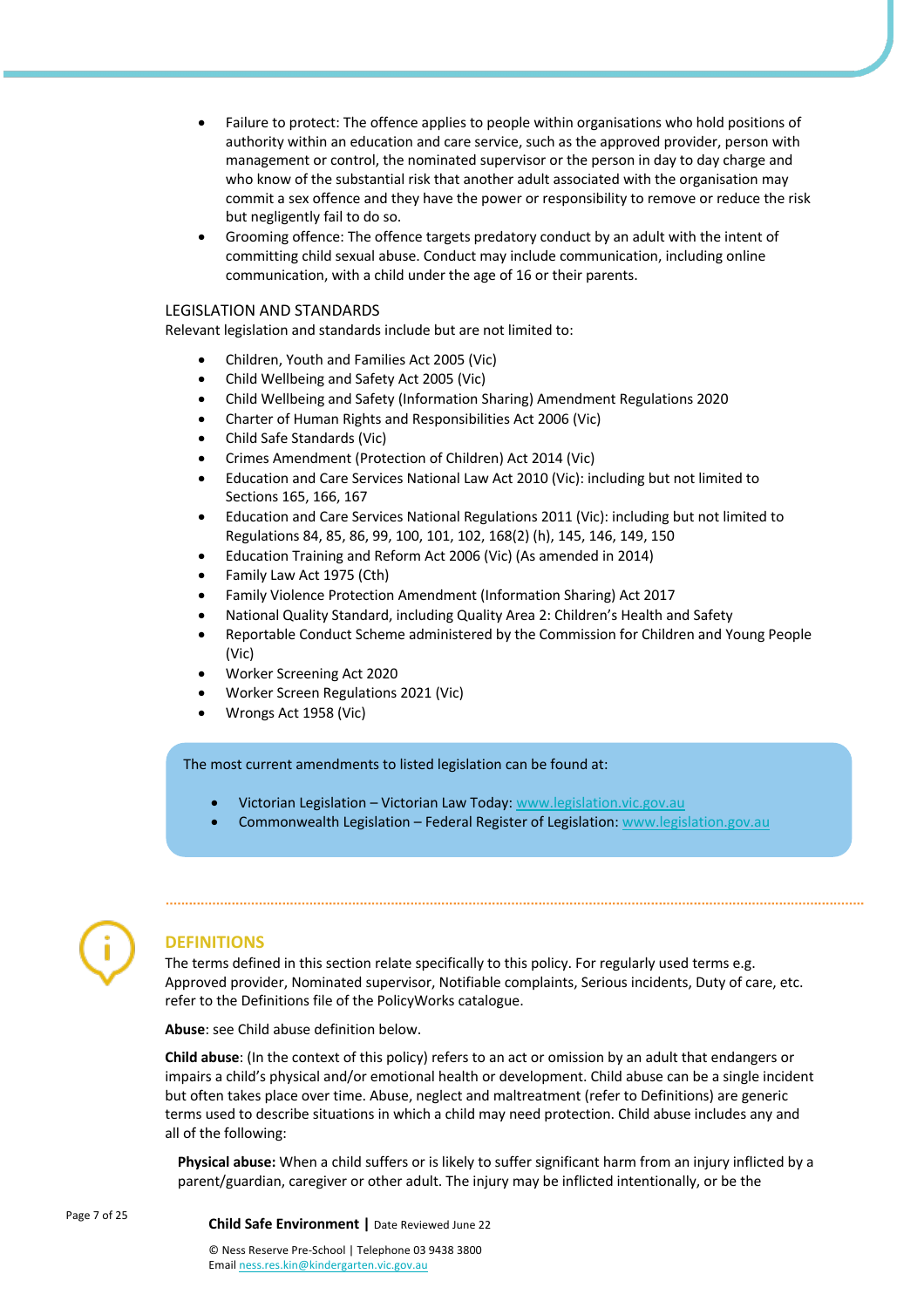consequence of physical punishment or the physically aggressive treatment of a child. Physical injury and significant harm to a child can also result from neglect by a parent/guardian, caregiver or other adult. The injury may take the form of bruises, cuts, burns or fractures, poisoning, internal injuries, shaking injuries or strangulation.

**Sexual abuse:** When a person uses power or authority over a child, or inducements such as money or special attention, to involve the child in sexual activity. It includes a wide range of sexual behaviour from inappropriate touching/fondling of a child or exposing a child to pornography, to having sex with a child and grooming with the intent of committing child sexual abuse.

**Emotional and psychological abuse:** When a child's parent or caregiver repeatedly rejects the child or uses threats to frighten the child. This may involve name calling, put downs or continual coldness from the parent or caregiver, to the extent that it significantly damages the child's physical, social, intellectual or emotional development.

**Neglect:** The failure to provide a child with the basic necessities of life, such as food, clothing, shelter, medical attention or supervision, to the extent that the child's health and development is, or is likely to be, significantly harmed.

**Family violence:** When children and young people witness or experience the chronic, repeated domination, coercion, intimidation and victimisation of one person by another through physical, sexual and/or emotional means within intimate relationships. Contrary to popular belief, witnessing episodes of violence between people they love can affect young children as much as if they were the victims of the violence. Children who witness regular acts of violence have greater emotional and behavioural problems than other children.

**Racial, cultural, religious abuse:** Conduct that demonstrates contempt, ridicule, hatred or negativity towards a child because of their race, culture or religion. It may be overt, such as direct racial vilification or discrimination, or covert, such as demonstrating a lack of cultural respect (attitude and values) and awareness (knowledge and understanding) or failing to provide positive images about another culture.

**Bullying:** Repeated verbal, physical, social or psychological behaviour that is harmful and involves the misuse of power by an individual or group towards one or more persons. Bullying occurs when one or more people deliberately and repeatedly upset or hurt another person, damage their property, reputation or social acceptance.

**Child FIRST:** A Victorian community-based intake and referral service linked with Family Services. Child FIRST ensures that vulnerable children, young people and their families are effectively linked to relevant services, including Child Protection.

**Child Information Sharing Scheme (CISS):** enables Information Sharing Entities (ISE) *(refer to Definitions)* to share confidential information about any person to promote the wellbeing and/or safety of a child or group of children. The CISS works in conjunction with existing information sharing legislative provisions. All Victorian children from birth to 18 years of age are covered. Unborn children are only captured when there has been a report to Child First or Child Protection. Consent is not required from any person when sharing under CISS. The CISS does not affect reporting obligations created under other legislation, such as mandatory reporting obligations under the *Children, Youth and Families Act 2005*.

**Child Safe Standards:** Promotes the safety of children, prevent child abuse, and ensure organisations have effective processes in place to respond to and report all allegations of child abuse.

**Child sex offender:** Someone who sexually abuses children, and who may or may not have prior convictions.

**Child protection:** The term used to describe the whole-of-community approach to the prevention of harm to children. It includes strategic action for early intervention, for the protection of those considered most vulnerable and for responses to all forms of abuse.

**Child protection notification**: A notification to the Child Protection Service by a person who believes that a child is in need of protection.

Page 8 of 25 **Child Safe Environment <sup>|</sup>**Date Reviewed June 22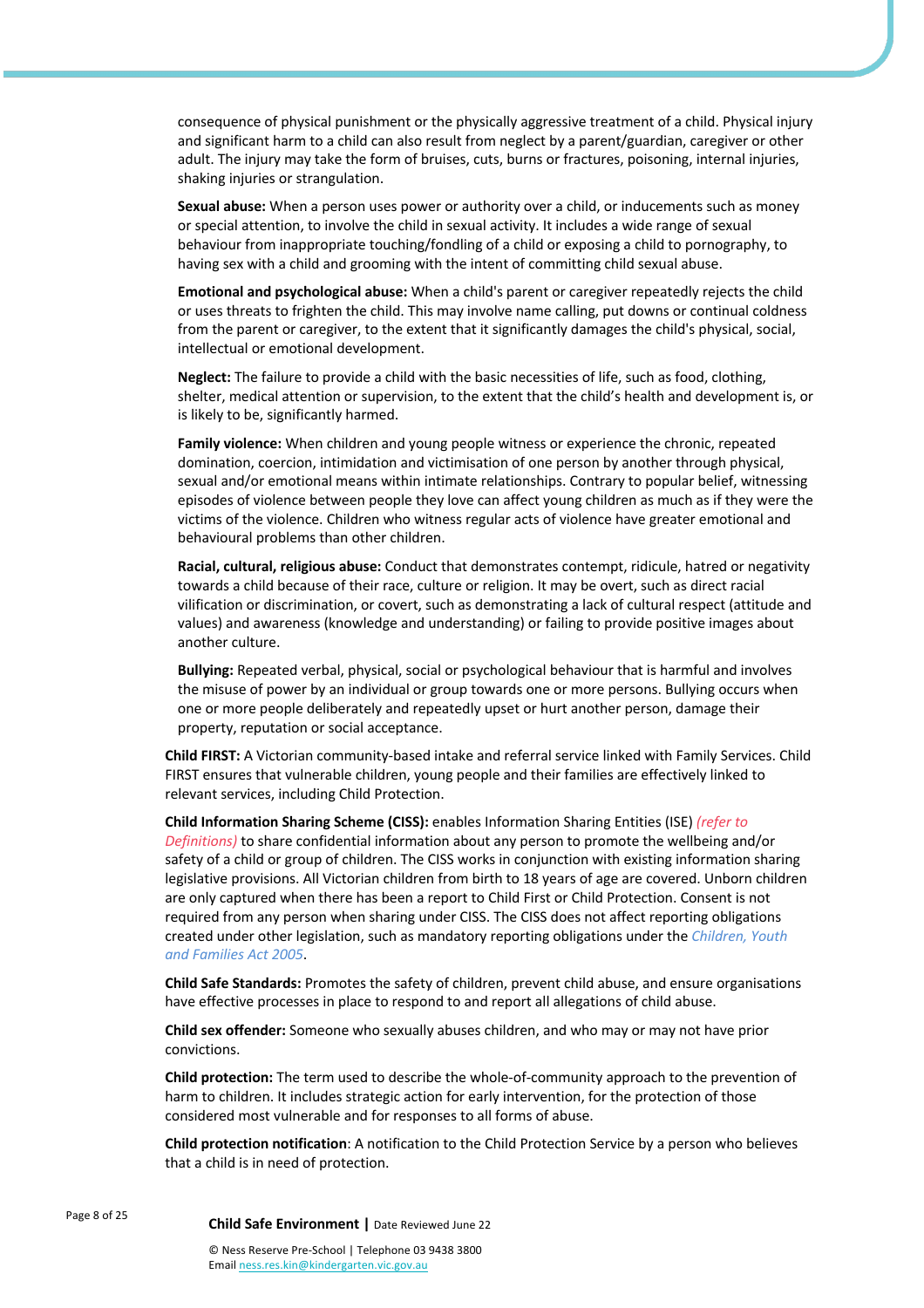**Child Protection Service (also referred to as Child Protection):** The statutory child protection service provided by the Victorian Department of Health and Human Services, to protect children and young people at risk of abuse and neglect. This service also works closely with Family Services (including Child FIRST) to support the assessment and engagement of vulnerable children and families in communitybased services. Code of conduct: A set of rules or practices that establish a standard of behaviour to be followed by individuals and organisations. A code of conduct defines how individuals should behave towards each other and towards other organisations and individuals in the community (refer to Code of Conduct Policy).

**Contractor:** A person or company that undertakes a contract to provide materials or labour to perform a service or do a job. Examples include photographer, tradesperson, people contracted to provide an incursion.

**Disclosure:** (In the context of this policy) refers to a statement that a child or young person makes to another person that describes or reveals abuse.

**Family Violence Information Sharing Scheme (FVISS):** enables the sharing of relevant information between authorised organisations to assess or manage risk of family violence.

**Head of organisation:** The heads of organisations under the Reportable Conduct Scheme are required to have systems in place to prevent reportable conduct within their organisation, and systems to enable staff to make reportable allegations. The head of organisation has the powers of the employer. A CEO or Principle Officer is a head of organisation. For stand-alone kindergartens, the head of organisation will usually be the president or another office bearer who consents to the nomination.

**Information Sharing Entities (ISE):** are authorised to share and request relevant information under the Child Information Sharing Scheme and the Family Violence Information Sharing Scheme (the Schemes) and required to respond to requests from other ISE's. All ISE's are mandated to respond to all requests for information.

**Maltreatment:** (In the context of this policy) refers to physical and/or emotional mistreatment, and/or lack of care of the child. Examples include sexual abuse, the witnessing of family violence and any nonaccidental injury to a child.

**Mandatory reporting:** The legal obligation of certain professionals and community members to report when they believe, on reasonable grounds, that a child is in need of protection from harm.

A broad range of professional groups are identified in the Children, Youth and Families Act 2005 as 'mandatory reporters', including:

- all educators with post-secondary qualifications in the care, education or minding of children and employed or engaged in an education and care service or a children's service
- all proprietors, nominees of a children's service, approved providers, and nominated supervisors of an education and care service.
- educators registered with the Victorian Institute of Teaching (VIT).

Mandated staff members must make a report to Victoria Police and/or Child Protection as soon as is practicable if, during the course of acting out their professional roles and responsibilities, they form a belief on reasonable grounds (refer to Definitions) that:

- a child has suffered, or is likely to suffer, significant harm as a result of physical and/or sexual abuse (refer to Definitions) and
- the child's parents/guardians have not protected, or are unlikely to protect, the child from harm of that type.

Mandatory reporters must also follow processes for responding to incidents, disclosures or suspicions of child abuse to fulfil all their legal obligations (refer to Attachment 4: Processes for responding to and reporting suspected child abuse).

**Neglect**: see Child abuse definition above.

**Negligence**: Doing, or failing to do something that a reasonable person would, or would not do in a certain situation, and which causes another person damage, injury or loss as a result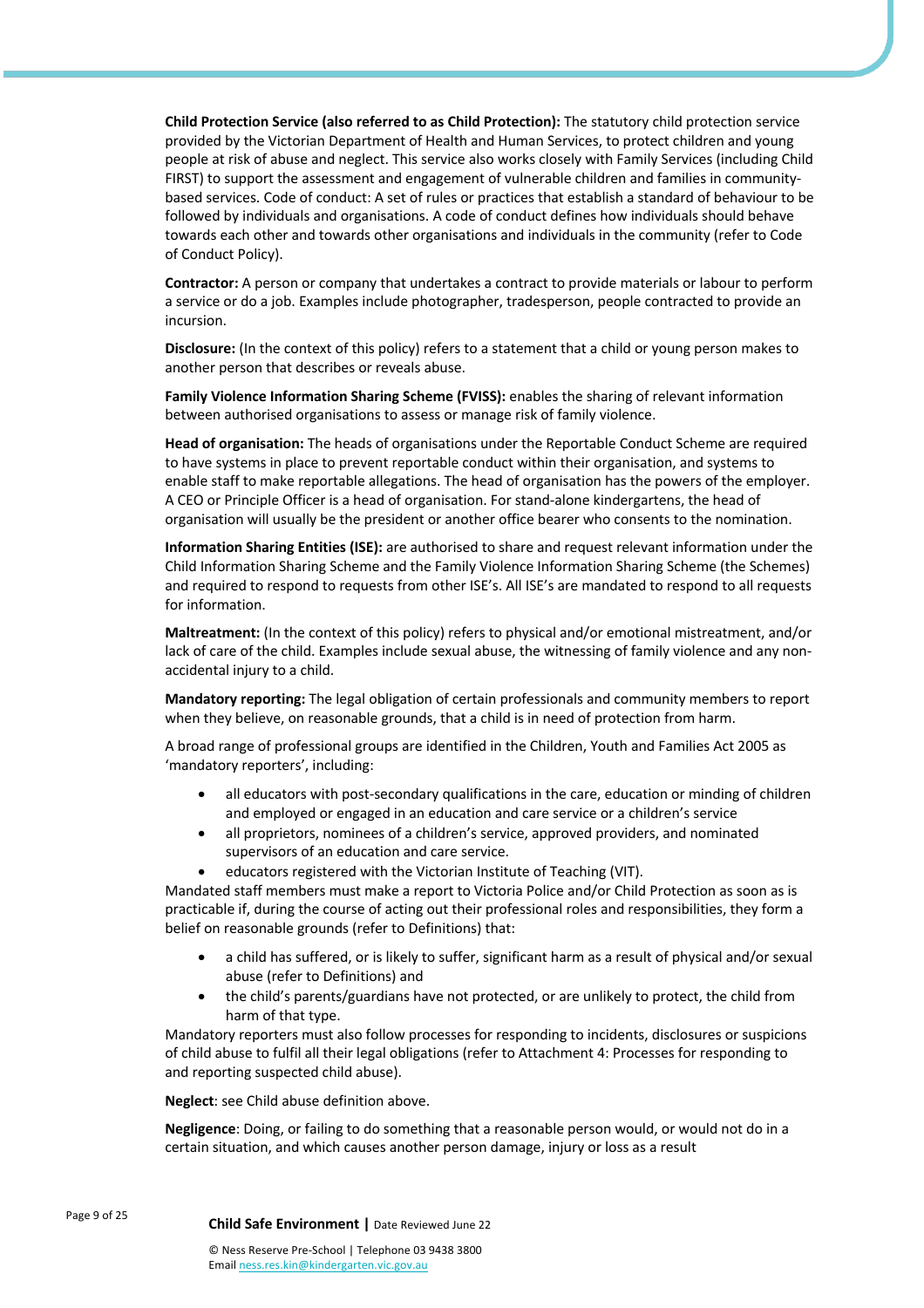**Organisational duty of care:** The statutory duty organisations have to take reasonable precautions to prevent sexual and/or physical abuse of a child.

**Offender:** A person who mistreats and/or harms a child or young person.

**Perpetrator:** A person who mistreats and/or harms a child or young person.

**Reasonable belief/reasonable grounds:** A person may form a belief on reasonable grounds that a child or young person is in need of protection after becoming aware that the child or young person's safety, health or wellbeing is at risk and the child's parents/guardians are unwilling or unable to protect them. There may be reasonable grounds for forming such a belief if:

- a child or young person states that they have been physically or sexually abused
- a child or young person states that they know someone who has been physically or sexually abused (sometimes the child may be referring to themselves)
- someone who knows the child or young person states that the child or young person has been physically or sexually abused
- a child shows signs of being physically or sexually abused
- the person is aware of persistent family violence or parental substance misuse, psychiatric illness or intellectual disability or other factors that are impacting on the child or young person's safety, stability or development
- the person observes signs or indicators of abuse, including non-accidental or unexplained injury, persistent neglect, poor care or lack of appropriate supervision
- a child's/young person's actions or behaviour may place them at risk of significant harm and the parents/guardians are unwilling or unable to protect the child.

**Reportable allegation:** any allegation that an employee, volunteer or student has committed child abuse *(refer to Definitions)*

**Reportable Conduct Scheme**: aims to improve oversight of how organisations respond to allegations of child abuse and child-related misconduct by their workers and volunteers. There are five types of 'reportable conduct':

- sexual offences committed against, with or in the presence of a child
- sexual misconduct committed against, with or in the presence of a child
- physical violence against, with or in the presence of a child
- any behaviour that causes significant emotional or psychological harm to a child
- significant neglect of a child.

**Working with Children (WWC) Check:** is a legal requirement under the Worker Screening Act 2020 for those undertaking paid or voluntary child-related work in Victoria.

**Working with Children Clearance**: A WWC Clearance is granted to a person under working with children legislation if:

- they have been assessed as suitable to work with children
- there has been no information that, if the person worked with children, they would pose a risk to those children
- they are not prohibited from attempting to obtain, undertake or remain in child-related employment.



# **SOURCES AND RELATED POLICIES**

**SOURCES** 

- Australian Human Rights Commission: www.humanrights.gov.au
- Betrayal of Trust Implementation: www.justice.vic.gov.au
- Charter of Human Rights and Responsibilities Act 2006 (Vic): www.legislation.vic.gov.au

# Page 10 of 25 **Child Safe Environment <sup>|</sup>**Date Reviewed June 22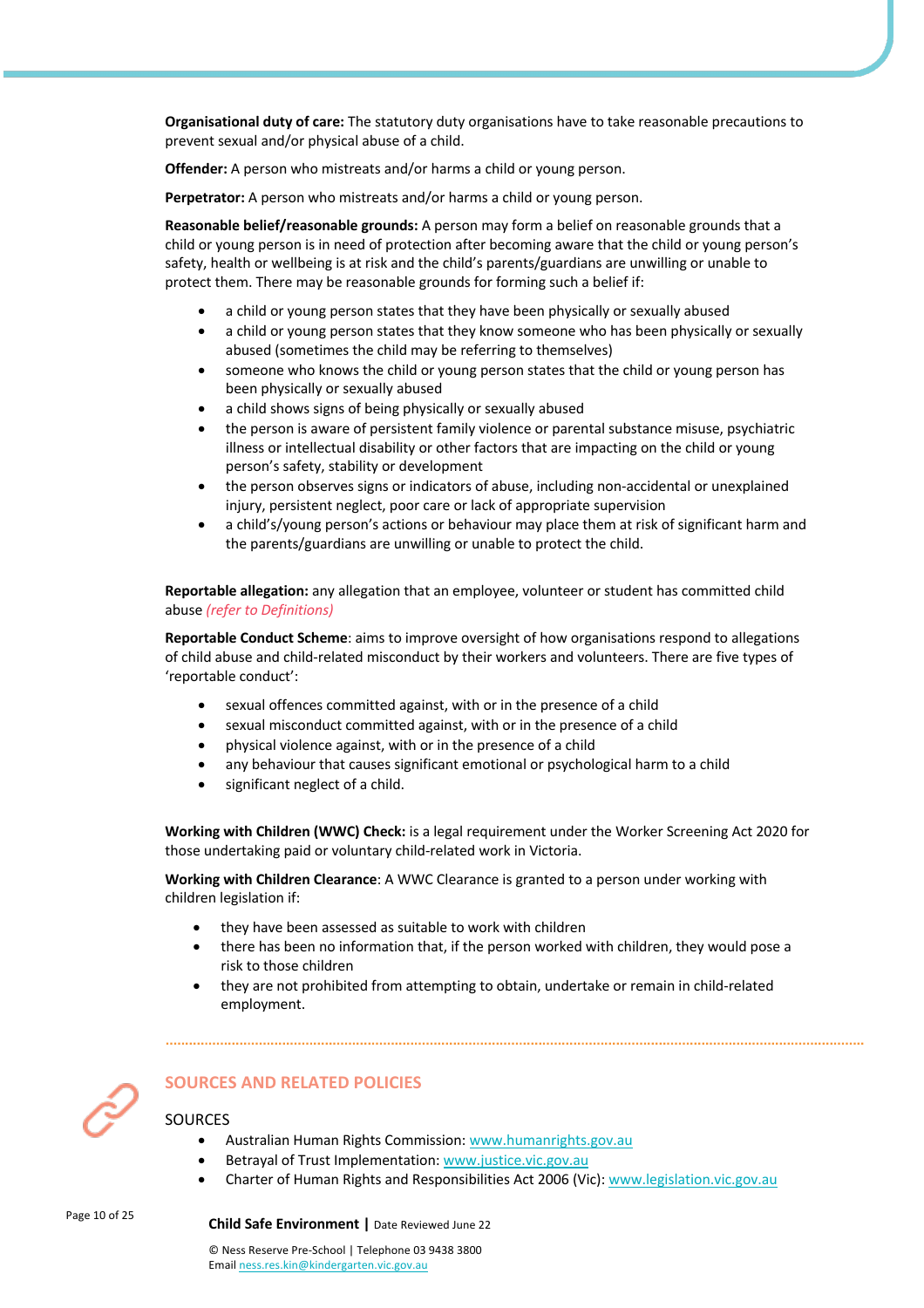- Child Information Sharing Scheme Ministerial Guidelines: www.vic.gov.au/guides-templatestools-for-information-sharing
- Commission for Children and Young People (CCYP): https://ccyp.vic.gov.au
- Department of Education and Training Mandatory Reporting eLearning Module: https://educationvic.elmotalent.com.au
- Ministerial Guidelines for the Family Violence Information Sharing Scheme: www.vic.gov.au/family-violence-information-sharing-scheme
- National Children's Commissioner: https://humanrights.gov.au
- Service Agreement Information Kit for Funded Organisations: https://fac.dhhs.vic.gov.au/service-agreement-requirements
- The United Nations Convention on the Rights of the Child: www.unicef.org
- Victorian Institute of Teaching: www.vit.vic.edu.au
- Working with Children (WWC) Check: www.workingwithchildren.vic.gov.au

#### RELATED POLICIES

- Acceptance and Refusal of Authorisations
- Code of Conduct
- Complaints and Grievances
- Delivery and Collection of Children
- Incident, Injury, Trauma and Illness
- Inclusion and Equity
- Interactions with Children
- Participation of Volunteers and Students
- Privacy and Confidentiality
- **Staffing**
- Supervision of Children



## **EVALUATION**

In order to assess whether the values and purposes of the policy have been achieved, the Approved Provider will:

- regularly seek feedback from everyone affected by the policy regarding its effectiveness, particularly in relation to identifying and responding to child safety concerns
- monitor the implementation, compliance, complaints and incidents in relation to this policy
- keep the policy up to date with current legislation, research, policy and best practice
- revise the policy and procedures as part of the service's policy review cycle, or as required
- notifying all stakeholders affected by this policy at least 14 days before making any significant changes to this policy or its procedures, unless a lesser period is necessary due to risk.



# **ATTACHMENTS**

- Attachment 1: Guidelines for incorporation of child safety into recruitment and management of staff
- Attachment 2: Guidelines for incorporation of child safety into recruitment of contractors, volunteers and students
- Attachment 3: Processes for responding to incidents, discloser and suspicions of child abuse.

Page 11 of 25 **Child Safe Environment <sup>|</sup>**Date Reviewed June 22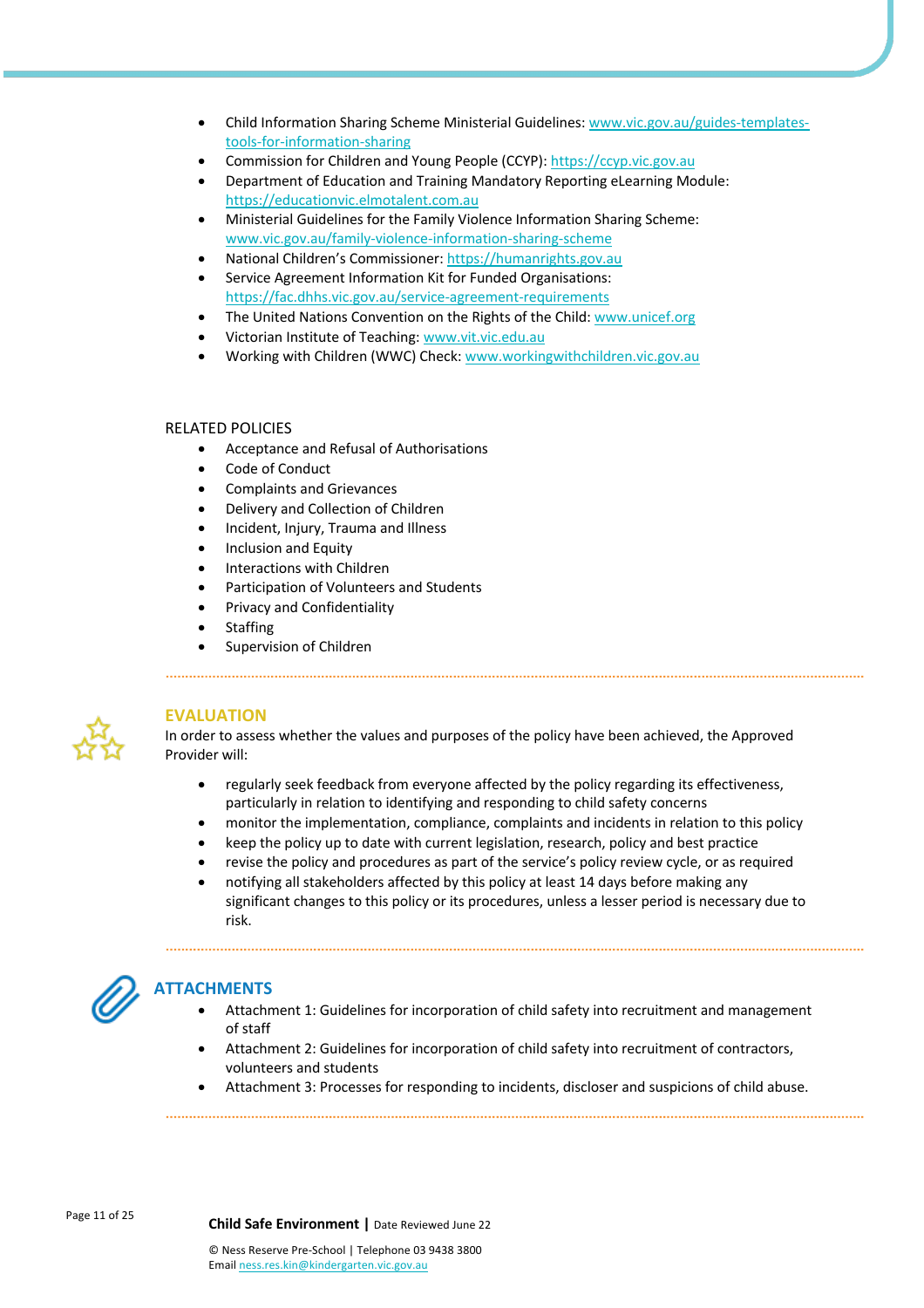# **AUTHORISATION**

This policy was adopted by the approved provider of Ness Reserve Pre-School on 21st of June 2021



**REVIEW DATE:** April 2023

Page 12 of 25 **Child Safe Environment <sup>|</sup>**Date Reviewed June 22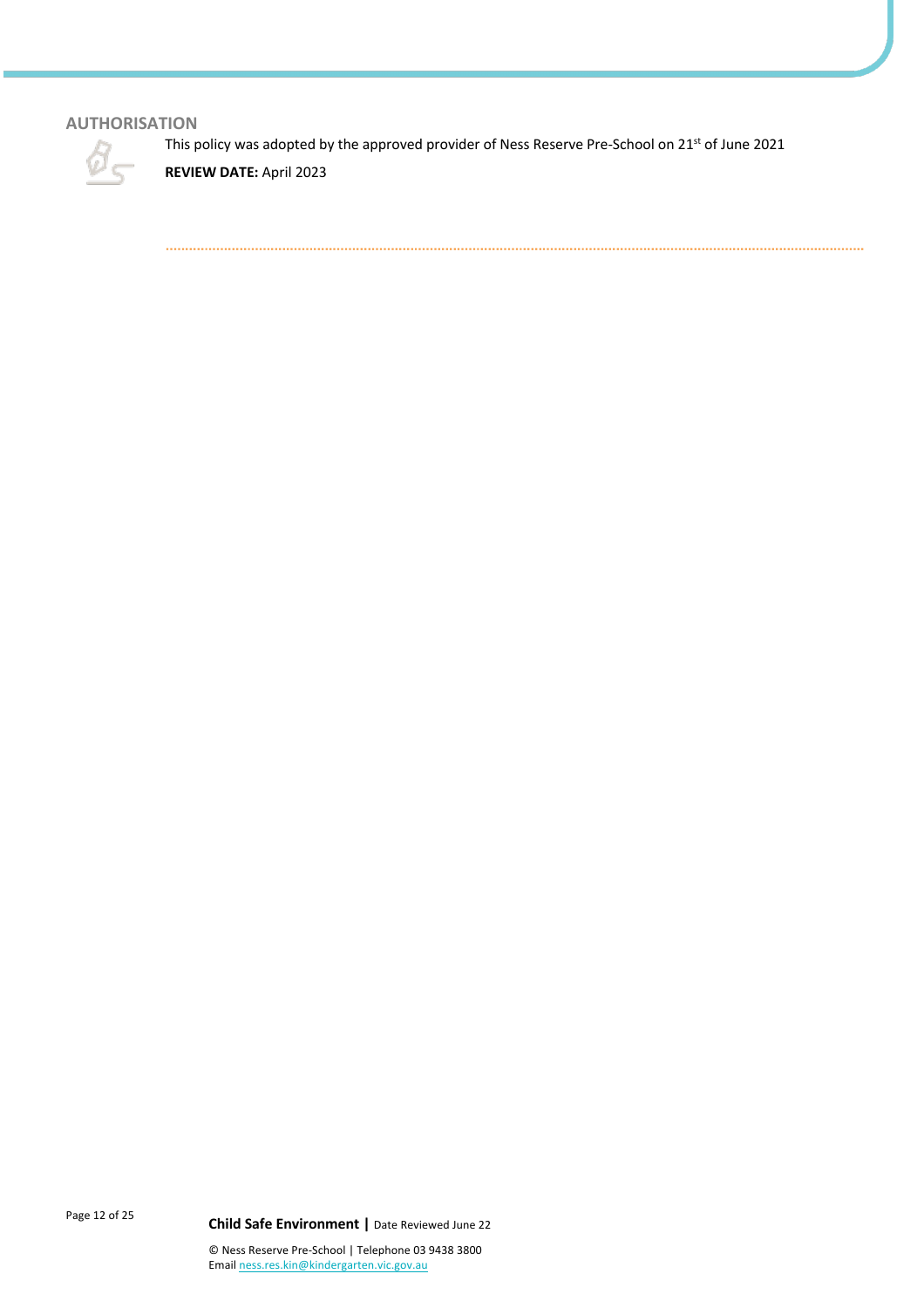# **ATTACHMENT 1: GUIDELINES FOR INCORPORATION OF CHILD SAFETY INTO THE RECRUITMENT AND MANAGEMENT OF STAFF**

The following guidelines and processes for the incorporation of child safety into the recruitment and management of staff demonstrate Ness Reserve Pre-School's commitment to maximising the safety of children and deterring unsuitable and inappropriate persons from attempting to work at our service.

Preparation for recruitment

- Include a statement of Ness Reserve Pre-School's commitment to maintaining a child safe environment in the job description
- Job description clearly outlines responsibilities and accountability
- Job advertisements clearly state our commitment to child safety
- Include requirement for a current Working with Children Check (WWCC) or Victorian Institute of Teaching registration
- The template letter of offer includes a statement about what is expected of the staff member in terms of commitment and responsibilities for child safety.

# Selection process

- At least three people are on the interview panel including, where possible, a gender mix and a person external to the service or someone with human resource/interviewing experience
- Questions are behaviour-based and ask the interviewee to provide examples of their past behaviour in specific situations relevant to the job being applied for
- Questions regarding relationships with children are values-based and include a consideration of issues such as professional boundaries, resilience and motivation, teamwork, accountability and ethics
- Questions are based on key selection criteria
- More detail is asked for when answers seem incomplete
- Confirm identity by sighting (and taking a copy of) a driver's licence or a passport
- Verify qualifications and, where relevant, Working with Children Clearance or Victorian Institute of Teaching registration
- Thorough reference checks:
	- o at least two referees are contacted (including the current or most recent employer or direct line manager) in person or via telephone
	- o all referees must have observed the applicant working with children first-hand
	- o referees are asked about the candidate's past behaviour including relationships with children, professional boundaries, resilience and motivation, teamwork, accountability and ethics.
- Orientation and induction covers information about values, attitudes, expectations and workplace practices in relation to maintaining a child safe environment
- Information provided to the new staff member on commencing work at the service includes *Child Safe Environment Policy, Code of Conduct Policy, Complaints and Grievances Policy and Staffing Policy*
- Regular meetings are held between staff members and the approved provider or the person with management or control
- A mentoring or buddy system for staff members is in place
- Training and education with regard to child safety and child protection is provided for all staff
- Resources and support are provided for all staff to ensure a child safe environment.

## Ongoing Management

- Regular meetings are held between staff and the approved provider or person with management or control and child safety is a regular item on the agenda
- Provide supervision to ensure clear expectations about the role, adequate support as well as on-the-job monitoring of their performance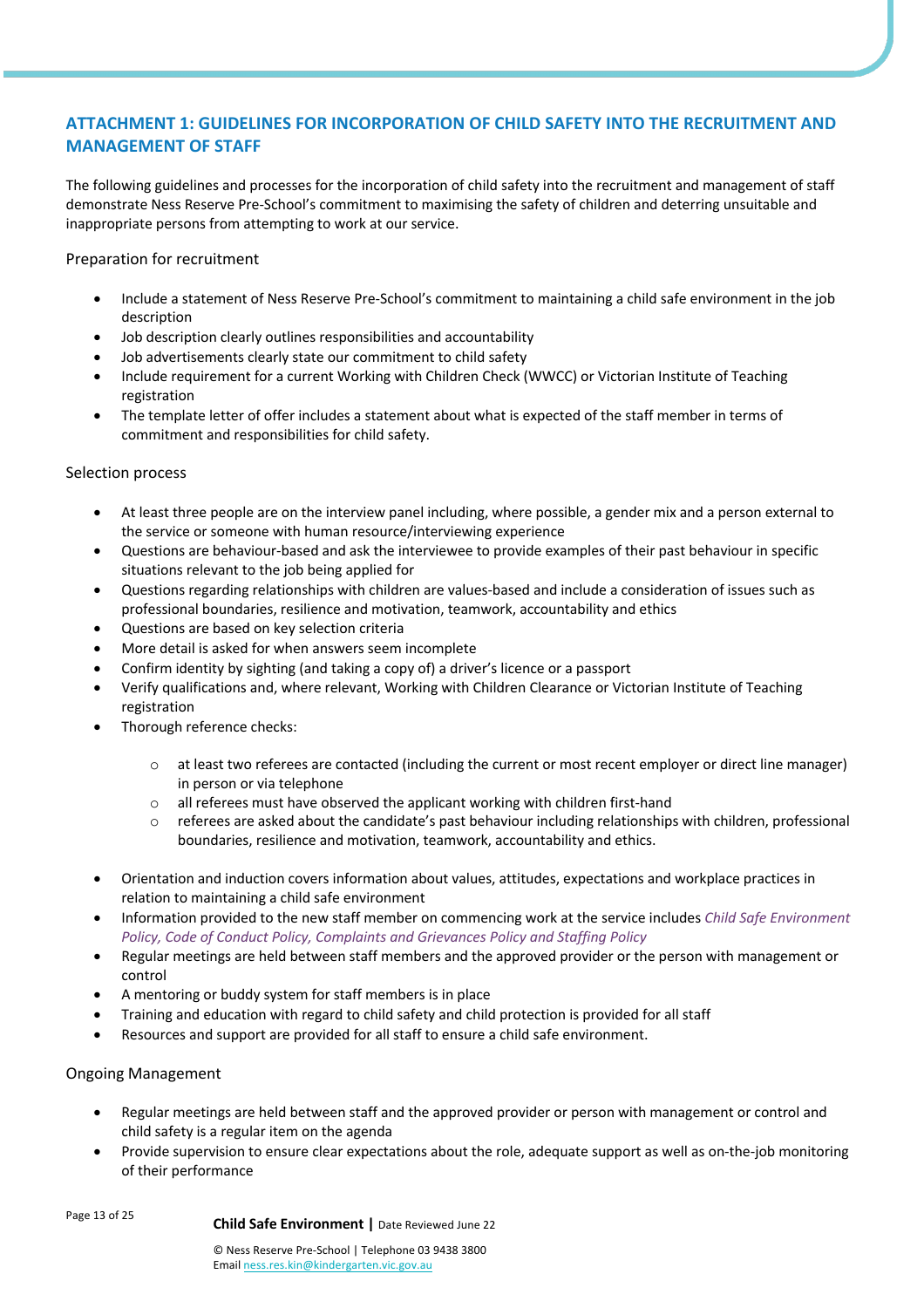- Performance reviews consider the staff member's contribution to creating a child safe environment
- Regular training and education with regard to child safety, child protection and inclusive practices is provided for all staff
- Resources and support are provided for all staff to ensure a child safe environment
- Have a process to ensure that the registration of all early childhood teachers with Victorian Institute of Training remains current
- Maintain a register of all staff with a WWCC card and regularly check the status of the WWCC cards of all staff to ensure that no one has been given a Negative Notice or had their card revoked or suspended or that it has expired
- Develop processes to deal with a staff member who is given a Negative Notice including ensuring that they do not do any child-related work.

Page 14 of 25 **Child Safe Environment <sup>|</sup>**Date Reviewed June 22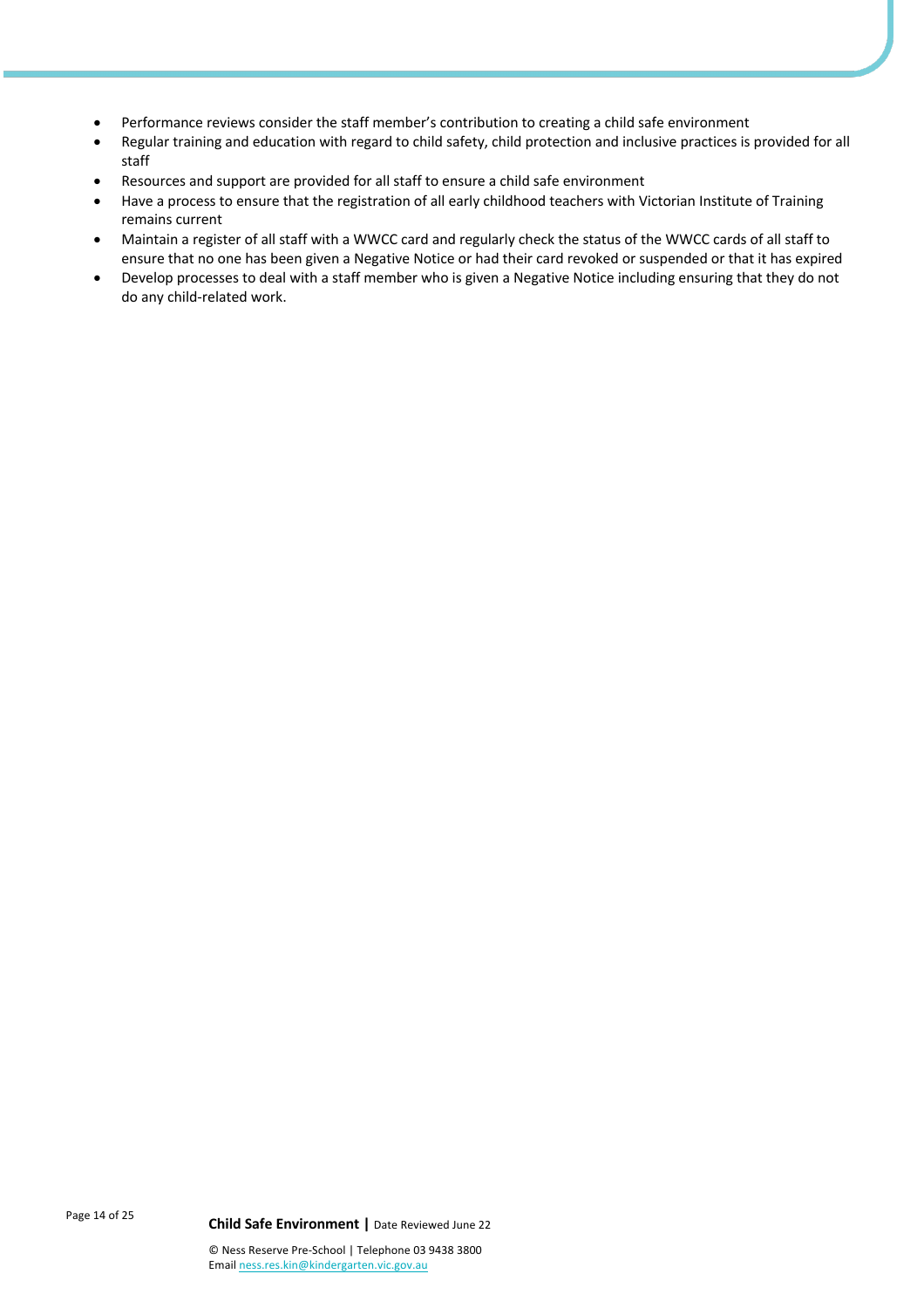# **ATTACHMENT 2: GUIDELINES FOR INCORPORATION OF CHILD SAFETY INTO THE RECRUITMENT AND MANAGEMENT OF CONTRACTORS, VOLUNTEERS AND STUDENTS**

The following guidelines and processes for the recruitment and management of contractors *(refer to Definitions)*, volunteers *(refer to Definitions)* and students demonstrates Ness Reserve Pre-School's commitment to maximising the safety of children and deterring unsuitable and inappropriate persons from attempting to work, volunteer or be on student placement at our service.

- Assess the nature of the work or task being undertaken by contractors, volunteers and students to determine whether a position description is required
- Consider whether a screening or recruitment process is relevant to the role and the risks to children
- Ensure a valid Working with Children Check or an exemption applies for people engaged in 'direct contact' in childrelated work, including physical contact, face to face contact, oral, written or electronic communication.
- Inform contractors, volunteers and students of policies relevant to their role as part of their orientation to the service
- Provide supervision to ensure clear expectations about the role and responsibilities
- Do not leave contractors, volunteers or students (or visitors) alone with children
- Have conversations about child safety and wellbeing and how the service maintains and responds to issues of safety with contractors, volunteers and students.

Page 15 of 25 **Child Safe Environment <sup>|</sup>**Date Reviewed June 22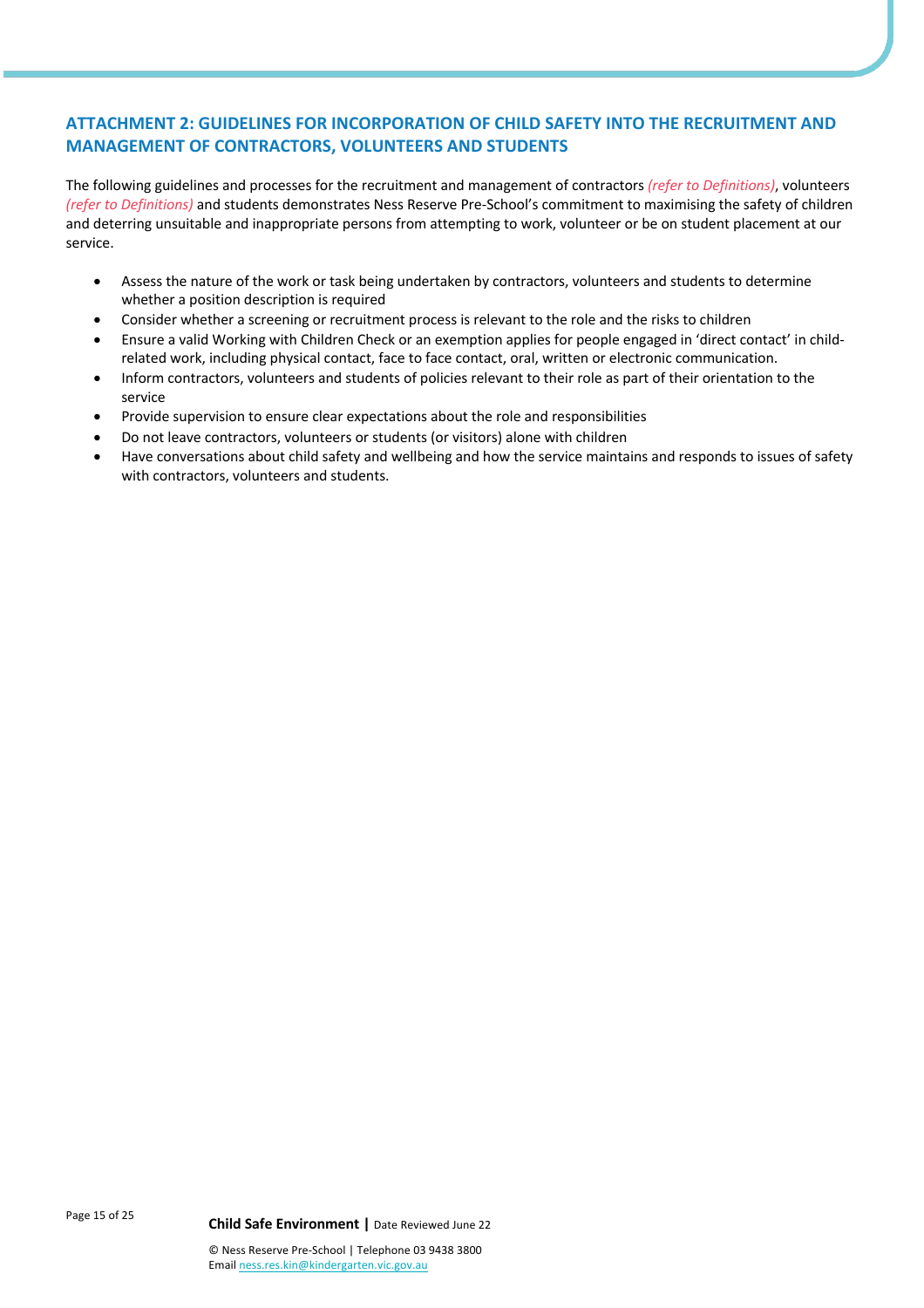# **ATTACHMENT 3: PROCESSES FOR RESPONDING TO INCIDENTS, DISCLOSER AND SUSPICIONS OF CHILD ABUSE**

**Overview**

- The approved provider or staff, including those with mandatory reporting responsibilities *(refer to Definitions)* must act when they form a reasonable belief or have a suspicion that a child has been, or is at risk of being abused. Regardless of the suspected cause, all concerns about the wellbeing of a child (or an unborn child) should be taken seriously and acted upon. This includes concerns about the wellbeing of a child, which does not appear to be the result of abuse
- Staff must seek advice from the approved provider or person with management or control, DHHS Child Protection, Child First and/or Victoria Police if they are uncertain about whether they have sufficient grounds to form a reasonable belief.
- If staff hold a reasonable belief that a child has been or is at risk of being abused, regardless of the advice of the Approved Provider or Person with Management or Control, or any other staff member, they must still make a report to Child Protection and/or Victoria Police.
- The steps outlined in the Department of Education and Training's flowchart: Four critical actions for early childhood services: Responding to Incidents, Disclosures and Suspicions of Child Abuse, provides a summary of the critical actions which are to be followed: www.education.vic.gov.au
- Records are kept about all child safety concerns or complaints. These records contain comprehensive descriptions of incidents/ issues of concern and provide evidence for actions taken, including reports made to statutory authorities or professional bodies and follow-up actions to be completed. The records are stored in accordance with the service's *Privacy and Confidentiality Policy.*
- Privacy is maintained, and information is disclosed when it promotes the safety or wellbeing of a child.
- Permission is not required from parents/guardians of a child to make a report where abuse is suspected.

# **Responding to concerns about the wellbeing of a child**

When to report wellbeing concerns to Child FIRST (Family Information, Referral and Support Team) A referral to Child FIRST or Orange Door *(refer to Definitions)* should be made if the approved provider/staff member has significant concerns for a child's wellbeing and the child is not in immediate need of protection. This may include circumstances when there are:

- significant concern for a child's wellbeing
- parents who lack the skills to support their child's physical, emotional and cognitive development that may be affecting the child's development
- family conflict, including family breakdown
- families under pressure, due to a family member's physical or mental illness, substance misuse, disability or bereavement
- young, isolated and/or unsupported families
- families experiencing significant social or economic disadvantage that may adversely impact on a child's care or development.

## **When to make a referral to orange door**

Orange Door is a free service for women, children and young people who are experiencing family violence, or families who need assistance with the care and wellbeing of children to access the services they need to be safe and supported. Both services ensure that vulnerable children, young people and their families are linked effectively into relevant services, and this may be the best way to connect children, young people and their families with the services they need.

**When to report wellbeing concerns to Victoria police**

In addition to reporting suspected abuse to appropriate authorities, you must contact Victoria Police on 000 if the:

• child's immediate safety is compromised

Page 16 of 25 **Child Safe Environment <sup>|</sup>**Date Reviewed June 22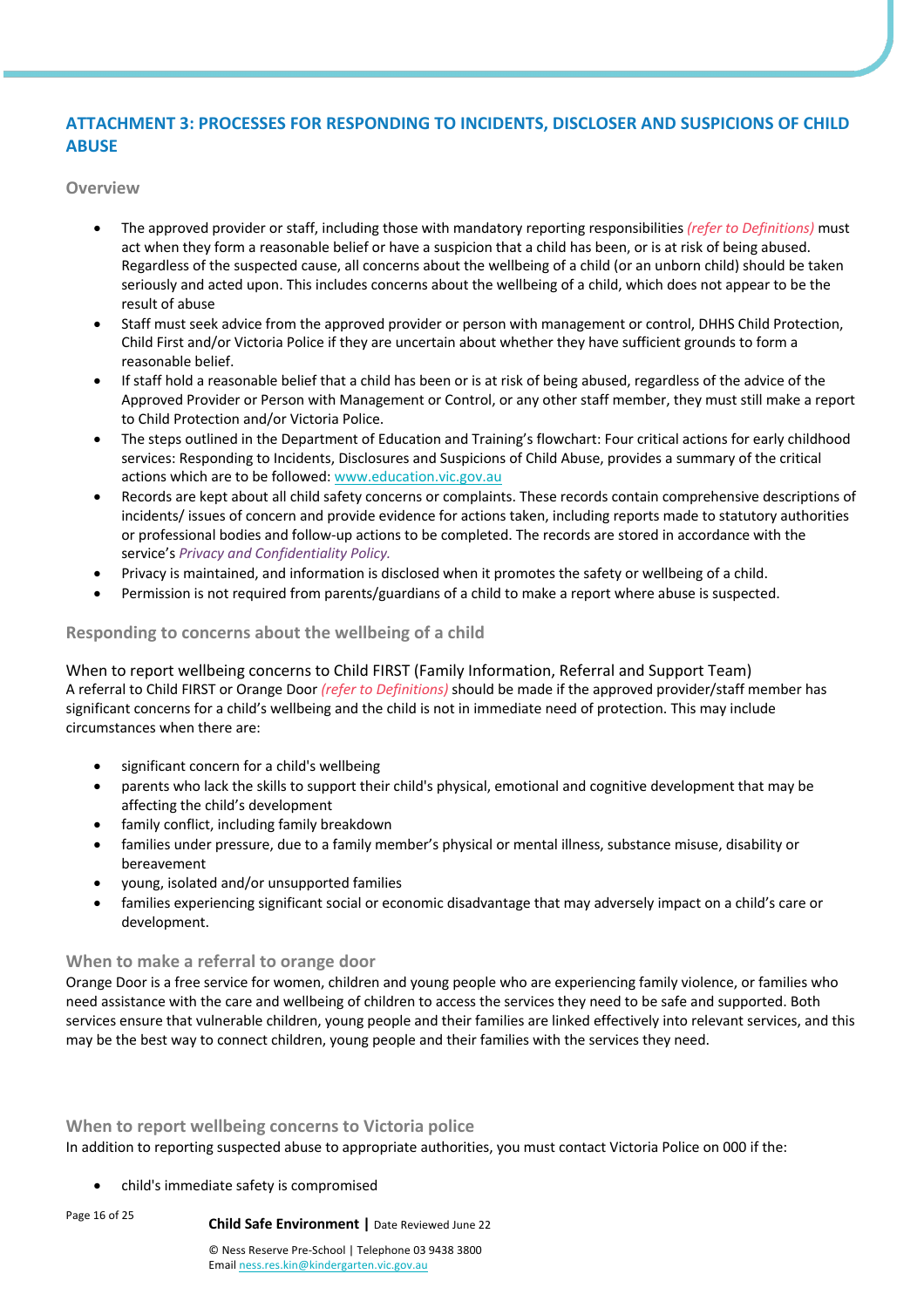• child is partaking in any risk taking activity that is illegal and extreme in nature or poses a high risk to their safety, or the safety of somebody else.

# **When to report wellbeing concerns to DHHS child protection**

In addition to reporting suspected abuse to appropriate authorities, you should contact DHHS Child Protection if you have significant protective concerns for the wellbeing of a child, but the parents are unable or unwilling to address or resolve these concerns.

This includes all concerns that:

- have a serious impact on a child's safety, stability or development (including abandonment, death or incapacity, extreme risk-taking behaviour, or harm to an unborn child)
- are persistent and entrenched and likely to have a serious impact on a child's safety, stability or development
- relate to a parent/s who cannot or will not protect the child from significant harm
- include a belief that the family is likely to be uncooperative in seeking assistance.

## **Managing a disclosure**

It is very important to validate a child's disclosure, by listening to the child, taking them seriously and responding and acting on the disclosure by implementing the Ness Reserve Pre-School's reporting procedures.

Strategies include:

- let the child talk about their concerns in their own time and in their own words
- give them your full attention, the time and a quiet space in which to do this and be a supportive and reassuring listener
- remain calm and use a neutral non-judgmental tone
- comfort the child if they are distressed
- record the child's disclosure using the child's words.
- tell the child that telling you is the right thing to do and that what has happened is not their fault
- let them know that you will act on this information and that you will need to let other people know so that they can help the child
- it is the role of DHHS Child Protection and Victoria Police to investigate. DO NOT taking any steps to investigate. Avoid asking investigative or invasive questions which may cause the child to withdraw and may interfere with an investigation. Avoid going over information repeatedly.

## **Responding to incidents, discloser and suspicions of child abuse**

To make a report to child protection a staff member needs to have formed a reasonable belief *(refer to Definition)* that a child has suffered or is likely to suffer significant harm as a result of abuse or neglect, and that their parent has not protected or is unlikely to protect the child from harm of that type.

It is strongly recommended that ALL early childhood service staff follow the **Four Critical Actions** as soon as they witness an incident, discloser or form a reasonable belief that a child has or is at risk of being abused.

# **ACTION 1: RESPONDING TO AN EMERGENCY**

If a child has just been abused or is at immediate risk of harm you must take reasonable steps to protect them.

These include:

- separating the alleged victim and others involved, ensuring all parties are supervised by a service staff member
- arranging and providing urgent medical assistance where necessary by:

Page 17 of 25 **Child Safe Environment <sup>|</sup>**Date Reviewed June 22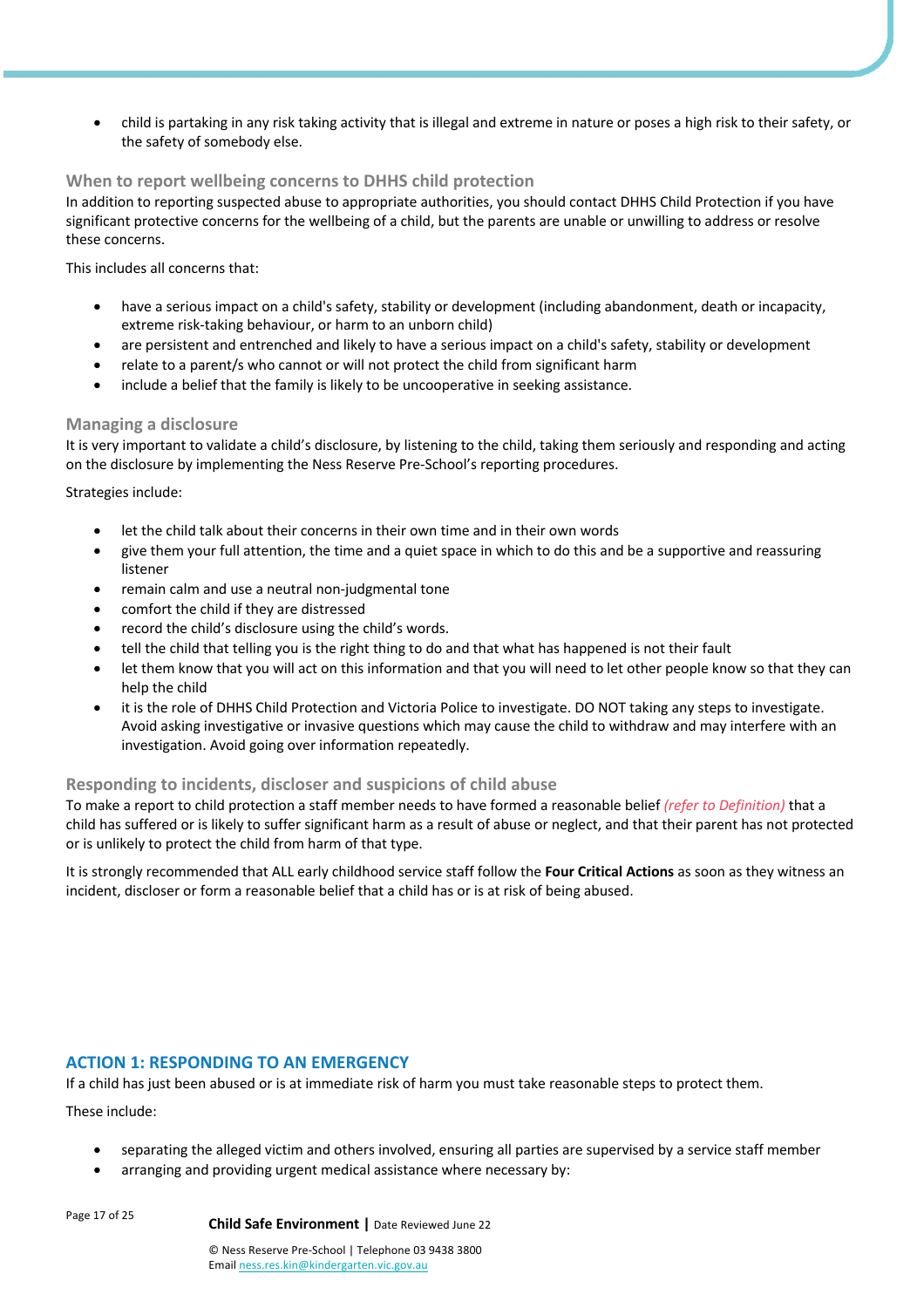- o administering first aid assistance
- o calling 000 for an ambulance and following any instructions from emergency service officers/paramedics
- o calling 000 for urgent police assistance if the person who is alleged to have engaged in the abuse poses an immediate risk to the health and safety of any person
- you should also identify a contact person at the service for future liaison with police
- taking reasonable steps to preserve evidence, such as the environment, clothing, other items, and potential witnesses until the police or other relevant authorities arrive on the premises.

# **ACTION 2: REPORTING TO AUTHORITIES**

As soon as immediate health and safety concerns are addressed you must report all incidents, suspicions and disclosures of child abuse as soon as possible. Failure to report physical and sexual child abuse may amount to a criminal offence.

#### **IF THE SOURCE OF SUSPECTED ABUSE IS FROM WITHIN THE FAMILY OR COMMUNITY:**

#### **DHHS CHILD PROTECTION**

You must report to DHHS Child Protection if a child is considered to be:

- in need of protection from child abuse
- at risk of being harmed (or has been harmed) and the harm has had, or is likely to have, a serious impact on the child's safety, stability or development.

#### **VICTORIA POLICE**

You must also report all instances of suspected sexual abuse (including grooming) to Victoria Police.

#### **REPORT TO MANAGEMENT**

You must report to your approved provider.

#### **NOTIFY THE REGULATOR**

The Approved Provider early childhood services must notify the Quality Assessment and Regulation Division of any serious incidents, circumstances, or complaints which raise concerns about the safety, health and wellbeing of a child being educated and cared for by a service. Notifications may be made at National Quality Agenda IT System: https://www.acecqa.gov.au

If you believe that a child is not subject to abuse, but you still hold significant concerns for their wellbeing you must still act. This may include making a referral or seeking advice from Child FIRST (in circumstances where the family are open to receiving support), or to DHHS Child PROTECTION or Victoria Police.

#### **If the source of suspected abuse is from within the service:**

If the source of suspected abuse comes from within the service (this includes any forms of suspected child abuse involving a staff member, contractor, committee member or volunteer):

- you must contact Victoria Police via your local police station (where appropriate they will refer you on to the local Sexual Offences and Child Abuse Investigation Team)
- you must also report internally to the approved provider or person with management or control
- the approved provider must also notify the Quality Assessment and Regulation Division. Notifications made via the National Quality Agenda IT System: https://www.acecqa.gov.au
- The approved provider must notify the Commission for Children and Young People (CCYP) of within **three** business days of becoming aware of an allegation *(refer to Reportable Conduct Scheme)*
- a contact person must also be identified at the service for future liaison with Child Protection and Victoria Police and seek advice about contacting parents/carers.

## **ACTION 3: CONTACTING PARENTS/CARERS**

You must consult with Victoria Police or DHHS Child Protection to determine what information can be shared with parents/carers. They may advise:

Page 18 of 25 **Child Safe Environment <sup>|</sup>**Date Reviewed June 22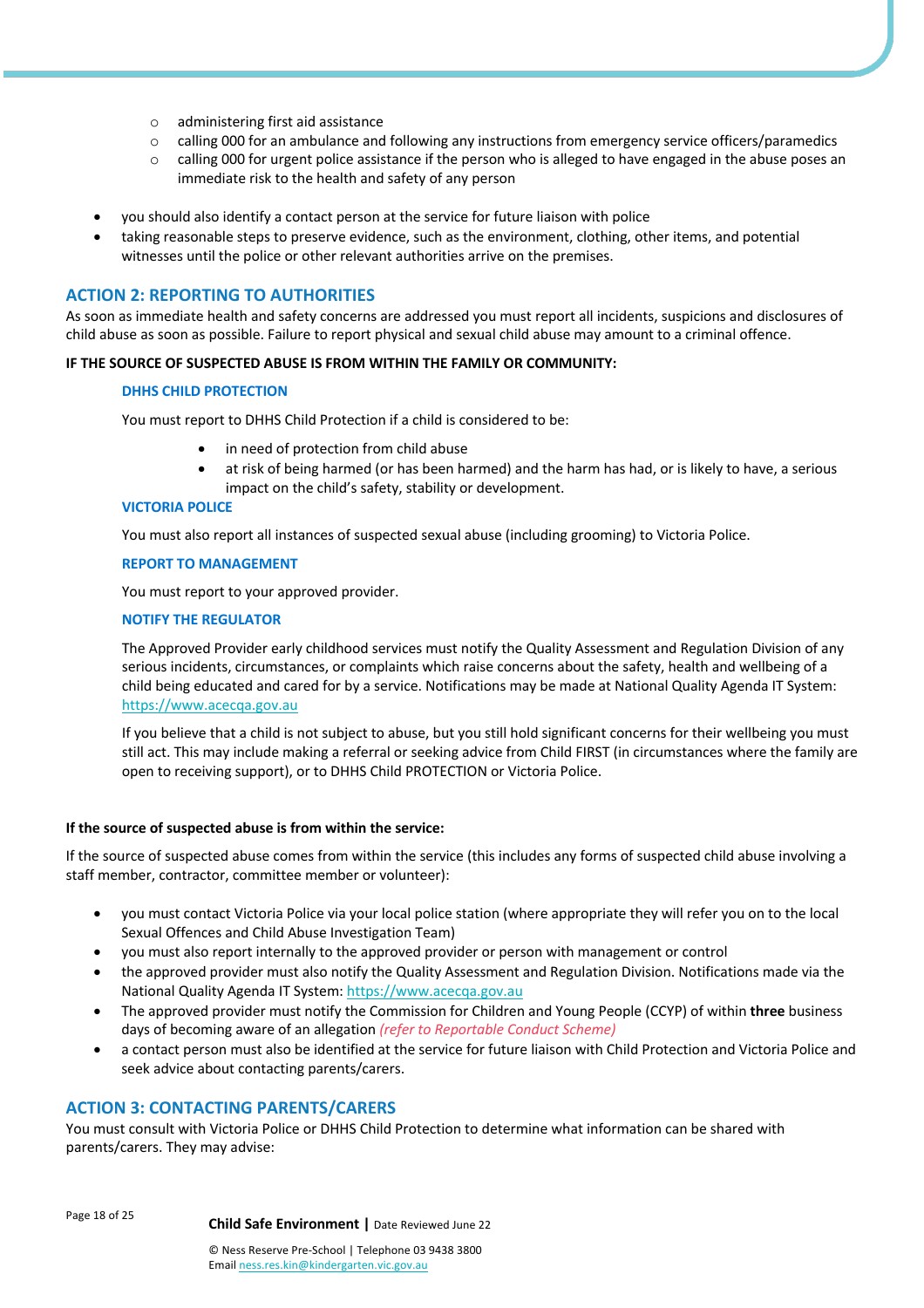- not to contact the parents/carers (e.g. in circumstances where the parents are alleged to have engaged in the abuse, or the child is a mature minor and has requested that their parent/carer not be contacted)
- to contact the parents/carers and provide agreed information as soon as possible (for approved provider's, it is a requirement that parents/carers are notified within 24 hours if the suspected abuse occurred at the service).

# **ACTION 4: PROVIDING ONGOING SUPPORT**

Your service should take reasonable steps to make a child feel safe and supported whilst they are attending your service.

- your service should also consider providing support for children impacted by abuse. Eg. Referral to wellbeing professionals.
- you must follow the **Four Critical Actions** every time you become aware of a further instance or risk of abuse. This includes reporting new information to authorities.

# **The reportable conduct scheme**

The Approved Provider must notify the Commission for Children and Young People (The Commission) of a reportable allegation *(refer to Definitions)* within **three** business days of becoming aware of an allegation. The Approved Provider must provide certain detailed information about the allegation and their proposed response within **30 calendar days**.

The approved provider must also investigate the reportable allegation and provide the findings of the investigation to the Commission. The service must also respond to the Commission when contacted for information.

The Commission provides guidance on the processes and documentation required when making a report: refer to https://ccyp.vic.gov.au

# **Child protection in early childhood: Privacy and information sharing**

The Child Information Sharing Scheme, and the Family Violence Information Sharing Scheme allow professionals working with children to gain a complete view of the children they work with, making it easier to identify wellbeing or safety needs earlier, and to act on them sooner.

Following a report to DHHS Child Protection, Victoria Police and/or ChildFIRST you should:

- consult with your approved provider before disclosing information about the report and the child and their family to another information sharing entity (except to verified Victoria Police and DHHS Child Protection workers in very urgent situations and/or if the information is required to protect the safety of that child) and/or
- seek consent from a child or their parents/carers before disclosing information about the report and the child and their family to anyone other than authorities and service staff members (provided this does not place the child or another person at risk).

**Privacy laws allow for staff to share a child's personal and health information to enable the services to:**

- provide and support the education of the child, plan for individual needs and address any barriers to learning
- support the social and emotional wellbeing and health of the child
- fulfil duty of care obligations to the child, other children, staff and visitors
- make reasonable adjustments if the child has a disability, including a medical condition or mental illness
- provide a safe and secure workplace.

# **Resources**

Department of Education and Training PROTECT Portal: www.education.vic.gov.au

The Department of Education and Training's PROTECT portal provides tools and resources to assist professionals and early years services to respond to child abuse or potential child abuse, including:

• Early Childhood Guidance: This section supports early childhood providers to take action if they suspect, or are witness to, any form of child abuse.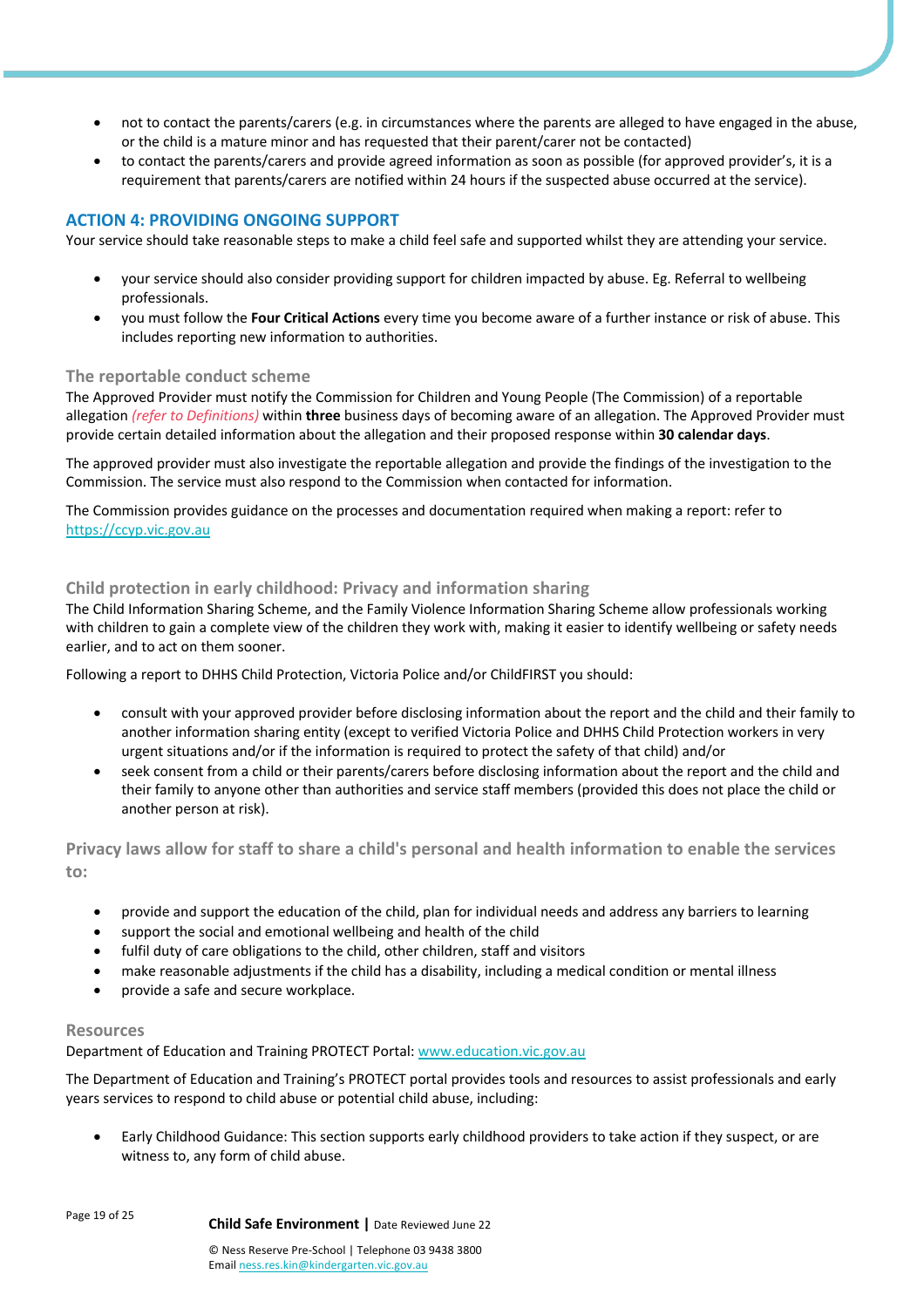- The flowchart: Four critical actions for early childhood services: Responding to Incidents, Disclosures and Suspicions of Child Abuse, provides a summary of the critical actions to take:
- Early Childhood Online Learning: This eLearning Module supports all professionals in early childhood settings to increase their capacity to respond effectively to children whose safety, health or wellbeing may be at risk.

Commission for Children and Young People: www.ccyp.vic.gov.au

Page 20 of 25 **Child Safe Environment <sup>|</sup>**Date Reviewed June 22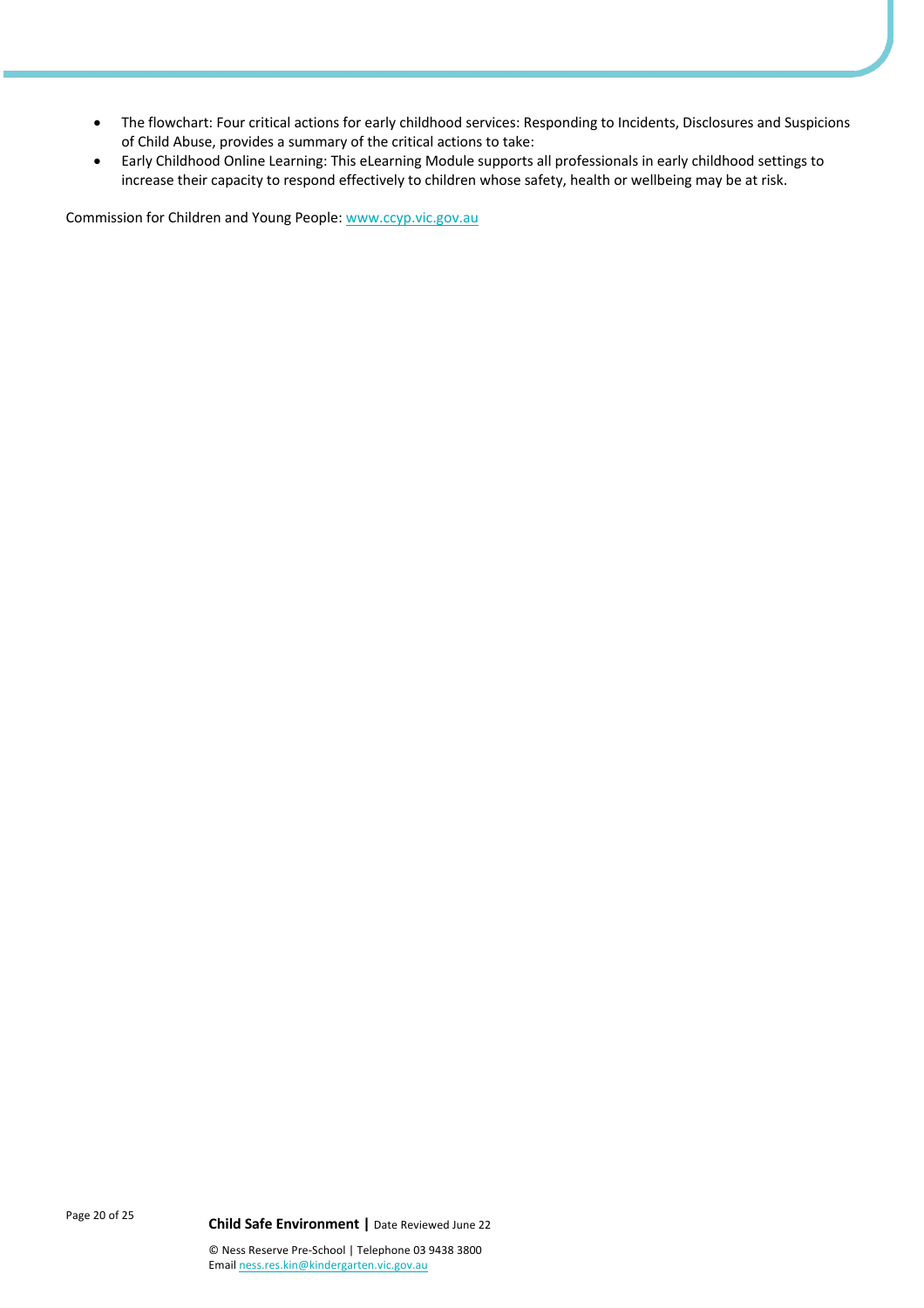# **ATTACHMENT 4: RESPONDING TO SUSPECTED CHILD ABUSE: TEMPLATE FOR ALL VICTORIAN EARLY CHILDHOOD SERVICES**

This template has been adapted from the Department of Education and Training; Responding to Suspected Child abuse: Template for all Victorian Early Childhood Services

Under the National Quality Framework, the approved provider of an education and care service must ensure that an incident, injury, trauma and illness record is kept *(Regulation 87)*. This template aligns with this requirement and it is strongly recommended that all early childhood service staff utilise this template for incidents, disclosures and suspicions of child abuse.

Completing this template should not impact on reporting times. If a child is in immediate danger staff should immediately contact Victoria Police on 000.

When completing this template, the aim should be to provide as much factual information as possible. This information will be critical and may be sought at a later date if the matter is the subject of Court proceedings.

| <b>Staff member leading the response</b> |
|------------------------------------------|
| Name:                                    |
| Occupation:                              |
| Service address:                         |
| Relationship to the child:               |

## **CRITICAL ACTION 1: IMMEDIATE RESPONSE TO AN INCIDENT**

| <b>Responding to an emergency</b>                                                                                                                                                                       |
|---------------------------------------------------------------------------------------------------------------------------------------------------------------------------------------------------------|
| Did the chid require first aid? If YES, provide Details?                                                                                                                                                |
| Who administrated First aid? (Name and Title)                                                                                                                                                           |
| Did the child require further immediate medical assistance?                                                                                                                                             |
| Current location and safety status: e.g. are all impacted children safe and not in any immediate danger? If a child is in immediate danger staff<br>should report immediately to Victoria police on 000 |

# INFORMATION OF THE ALLEGED VICTIM

| <b>Child's personal details</b>                         |                |
|---------------------------------------------------------|----------------|
| Name:                                                   | Gender:        |
| Relationship to service: (eg 2 days, 3 year old kinder) | Date of Birth: |
| <b>Residential Address:</b>                             |                |
| Parent/Carer Name:                                      |                |
| Parent/Carer contact number:                            |                |

Page 21 of 25 **Child Safe Environment <sup>|</sup>**Date Reviewed June 22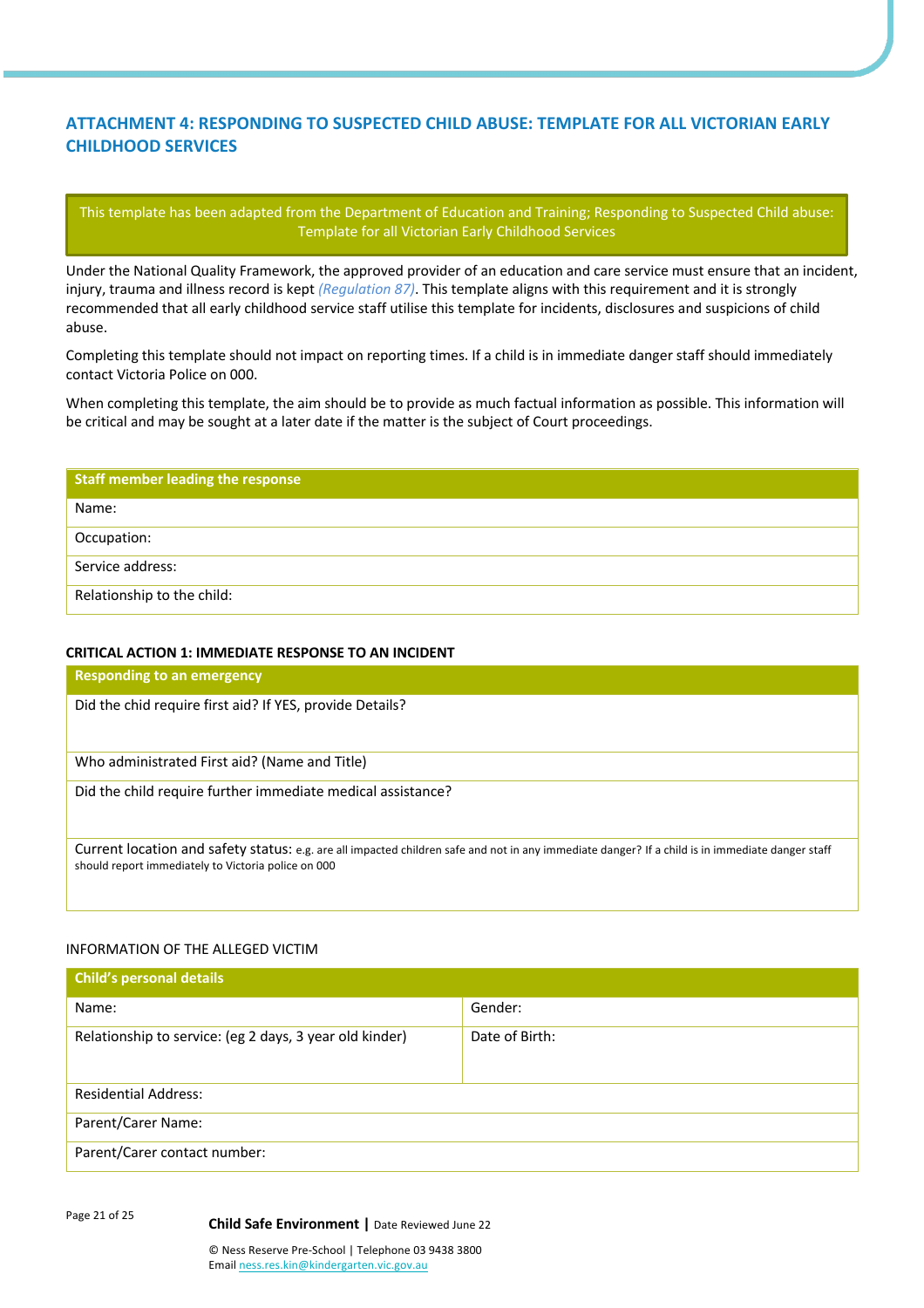Language(s) spoken by child:

Disabilities, mental or physical health issues:

#### **Child's background**

Cultural status and religious background:

Previous history or indicators of suspected abuse:

#### **Family background**

Family composition (if know): *List parenting or carer arrangements and siblings' names and ages*

Any other people living with their child (if known):

#### **Family background**

Disability, mental or physical health issues in family (if known):

Likely reaction to report being made (if known):

# DETAILS OF THE INCIDENT DISCLOSURE OF SUSPICION

**Grounds for your belief that a child has been or is at risk of abuse** 

Indicators or instances which led you to believe that a child/children are subject to child abuse or at risk of abuse: *Detail any disclosures or incidents or suspicion including names times and dates documenting a child's exact words as far as possible include specific detail here on what led you to form a reasonable belief that a child has been or is in risk of being abused*

Any physical indicators of abuse:

Any behavioural indicators of abuse:

Any pattern of behaviour or prior concern leading up to an incident, disclosure or suspicion:

#### **Details of person alleged to have committed they abuse if known**

#### Name:

Page 22 of 25 **Child Safe Environment <sup>|</sup>**Date Reviewed June 22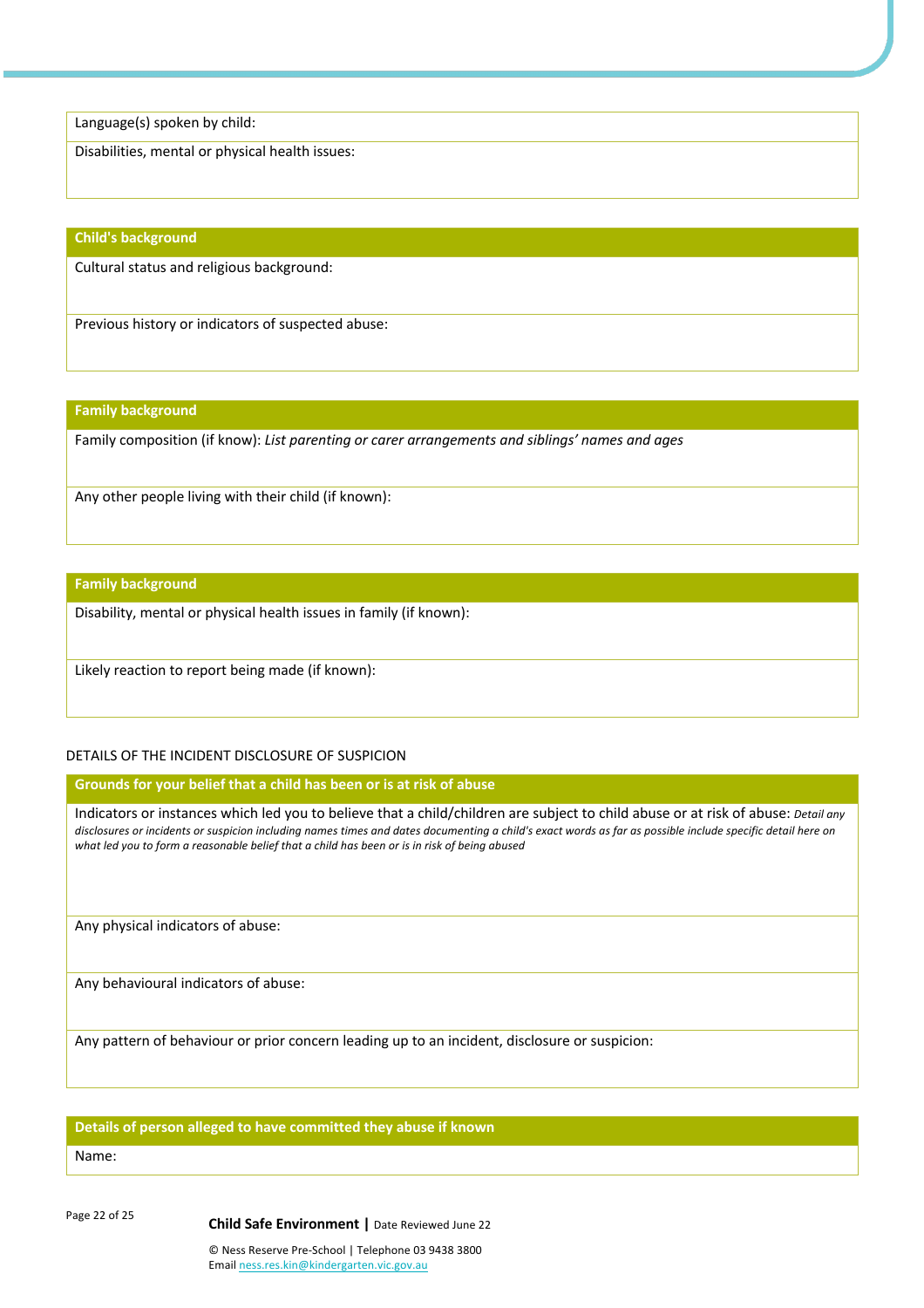| Gender:                | Date of birth (if known): |
|------------------------|---------------------------|
| Relationship to child: |                           |
| Address:               |                           |
| Contact details:       |                           |

# **CRITICAL ACTION 2: REPORTING**

| <b>Reporting to authorities</b>          |                    |                              |                                                                                                                      |  |  |
|------------------------------------------|--------------------|------------------------------|----------------------------------------------------------------------------------------------------------------------|--|--|
| Tick the authority you have reported to: |                    |                              |                                                                                                                      |  |  |
| $\Box$ Victoria police                   | $\Box$ Child first | $\Box$ DHHS child protection | $\Box$ Decision not to report                                                                                        |  |  |
|                                          |                    |                              | If you have decided not to report list your reasons here also include any follow up actions undertaken by you below: |  |  |
| Provide your report:                     |                    |                              |                                                                                                                      |  |  |
| Date:                                    |                    |                              | Time:                                                                                                                |  |  |
| Authority:                               |                    |                              |                                                                                                                      |  |  |
| Name of the person spoken to:            |                    |                              |                                                                                                                      |  |  |
| Outcomes from the report:                |                    |                              |                                                                                                                      |  |  |

| <b>Reporting internally</b>                                                                                                                                                                                                                                   |       |  |  |  |  |
|---------------------------------------------------------------------------------------------------------------------------------------------------------------------------------------------------------------------------------------------------------------|-------|--|--|--|--|
| Provide details of your discussion with approved provider                                                                                                                                                                                                     |       |  |  |  |  |
| Time:                                                                                                                                                                                                                                                         | Date: |  |  |  |  |
| Name:                                                                                                                                                                                                                                                         |       |  |  |  |  |
| Discussion outcomes:                                                                                                                                                                                                                                          |       |  |  |  |  |
| Notification to the regulator: All approved providers must notify the quality assessment and regulatory division if there is an incident at the<br>service and/or the health safety or wellbeing of a child has been compromised while attending the service. |       |  |  |  |  |
| Time:                                                                                                                                                                                                                                                         | Date: |  |  |  |  |
| Names:                                                                                                                                                                                                                                                        |       |  |  |  |  |
| Discussion outcomes:                                                                                                                                                                                                                                          |       |  |  |  |  |

# **CRITICAL ACTION 3: CONTACTING PARENTS/CARERS**

# **Actions taken (alleged victim)**

Provide details of your discussion with parents/cares (if appropriate): You must consult with Victoria police and/or DHHS child protection to determine if it is deemed appropriate, parents must be contacted as soon as possible (within 24 hours of the incident, disclosure or suspicion)

Have you sought advice from DHHS child protection or Victoria police?  $\Box$  yes  $\Box$ no

Is it appropriate to contact parent/carer:  $\Box$  yes  $\Box$  no

Page 23 of 25 **Child Safe Environment <sup>|</sup>**Date Reviewed June 22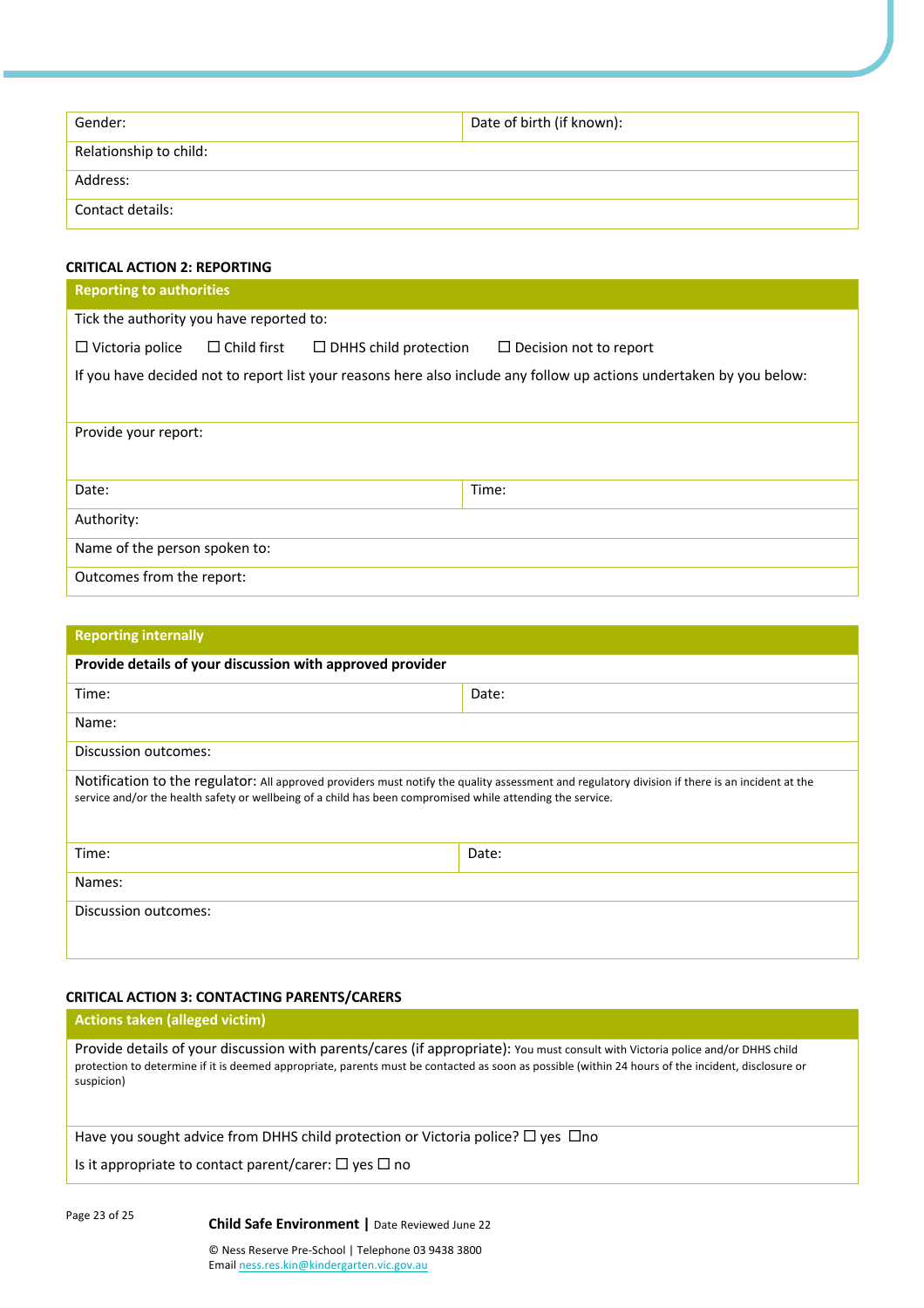List reasons if it is not appropriate to contact parent/carer:

## If contacting parent/carer, provide the following details:

Name of staff member making the call:

Name of parent/carer receiving the call:

Discussion outcomes:

## **CRITICAL ACTION 4: PROVIDING ONGOING SUPPORT**

**Planned actions: Include details on what follow-up actions have occurred to support that child for example referral to specialised services:** Follow up actions: Support: Referrals:

## **PROCESS OF REVIEW**

Complete this section between four to six weeks after an incident, suspicion or disclosure of abuse in conjunction with the approved provider. This will support you and your service to continue to protect children in your care and to reflect on your process and then need for any follow up action.

#### **Safety and wellbeing**

**Current safety and wellbeing of the child** 

Is the child safe from abuse and harm?  $\Box$  yes  $\Box$  no

If not consider the need to make a further report

Does a child have any wellbeing issues that are not currently being addressed?  $\Box$  yes  $\Box$  no

If so, consider how these can be addressed and captured within a child support plan

#### **Current wellbeing of other children who may be impacted by the abuser**

Are there any other children who may be impacted by the abuser?  $\Box$  yes  $\Box$  no

If so have their wellbeing needs being met?  $\Box$  yes  $\Box$  no

#### **Current wellbeing of impact staff members**

Does the staff member who made the report/witnessed the incident, formed a suspicion or received a disclosure require any support?  $\Box$  yes  $\Box$  no

If so has this been received?  $\Box$  yes  $\Box$  no

Page 24 of 25 **Child Safe Environment <sup>|</sup>**Date Reviewed June 22